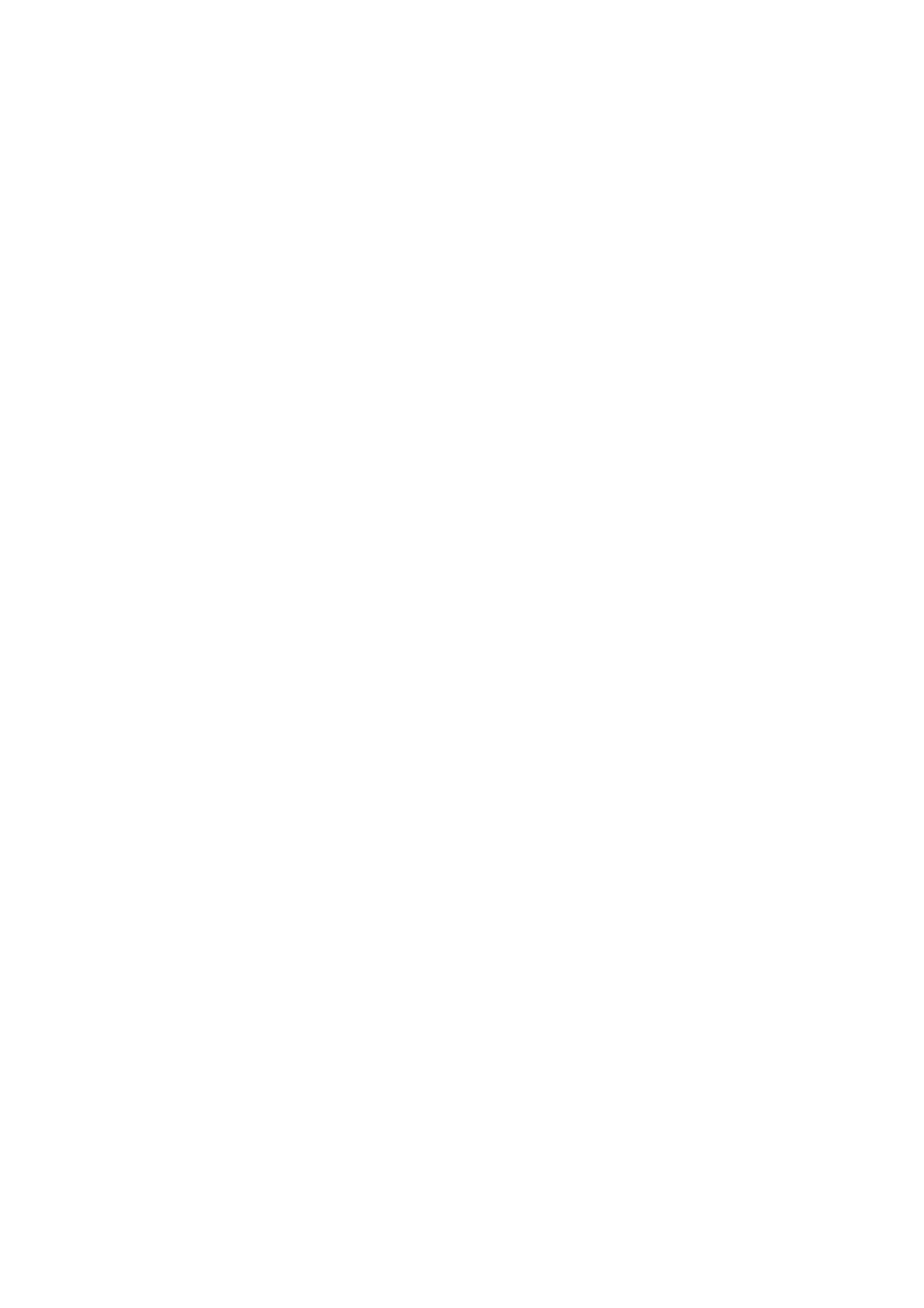# UNITED NATIONS CONFERENCE ON TRADE AND DEVELOPMENT

**Ad Hoc Expert Meeting on** 

# **Climate Change Impacts and Adaptation: A Challenge for Global Ports**

*Geneva, Palais des Nations, 29−30 September 2011* 

*Main Outcomes and Summary of Discussions* 



**UNITED NATIONS**  New York and Geneva, 2012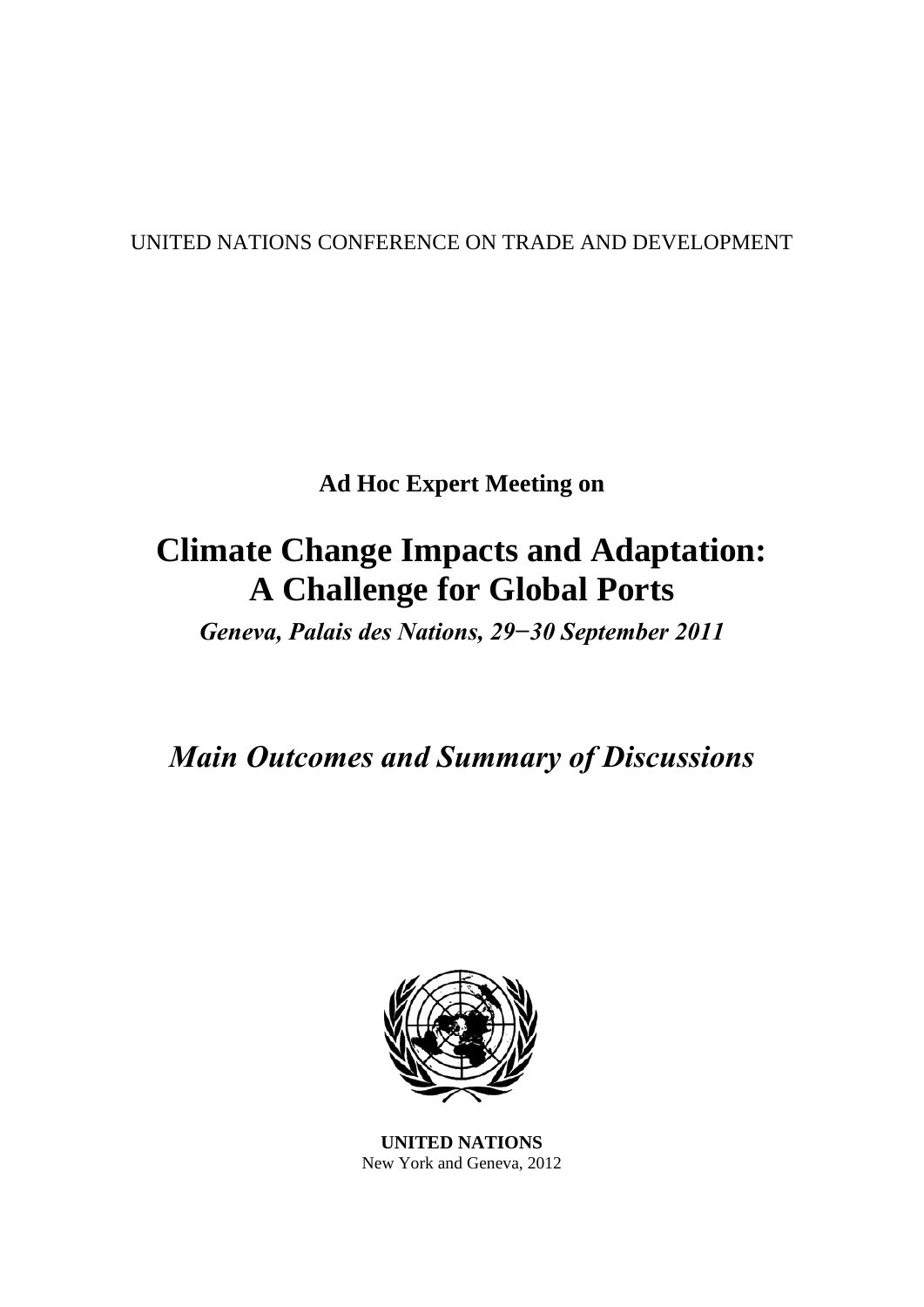# **Acknowledgments**

The present publication was prepared to provide some record of the deliberations at the Ad Hoc Expert Meeting on "*Climate Change Impacts and Adaptation: A Challenge for Global Ports*", held on 29-30 September 2011, and to make the insights of participating experts available to a broader audience. For further background information regarding the meeting, an Information Note prepared by the UNCTAD Secretariat (UNCTAD/DTL/TLB/2011/2) should also be consulted.

UNCTAD acknowledges with great appreciation the contributions of the panellists who informed the deliberations at the meeting and of all other experts who participated in the meeting, made written submissions, or both.

It should be noted that the Ad Hoc Expert Meeting followed earlier related activities by the UNCTAD secretariat, including the first session of the Multi year Expert Meeting on Transport and Trade Facilitation: "*Maritime Transport and the Climate Change Challenge*", held on 16-18 February 2009 and a Joint UNECE-UNCTAD Workshop on "*Climate Change Impacts on International Transport Networks*", held on 8 September 2010. For any further information, please contact the Policy and Legislation Section in the Division on Technology and Logistics of UNCTAD at [policy.legislation@unctad.org.](mailto:policy.legislation@unctad.org)

UNCTAD/DTL/TLB/2011/3

All relevant documentation related to the meeting, including speakers' presentations and audiofiles of the sessions, are available on UNCTAD's website at [www.unctad.org/ttl/legal](http://www.unctad.org/ttl/legal).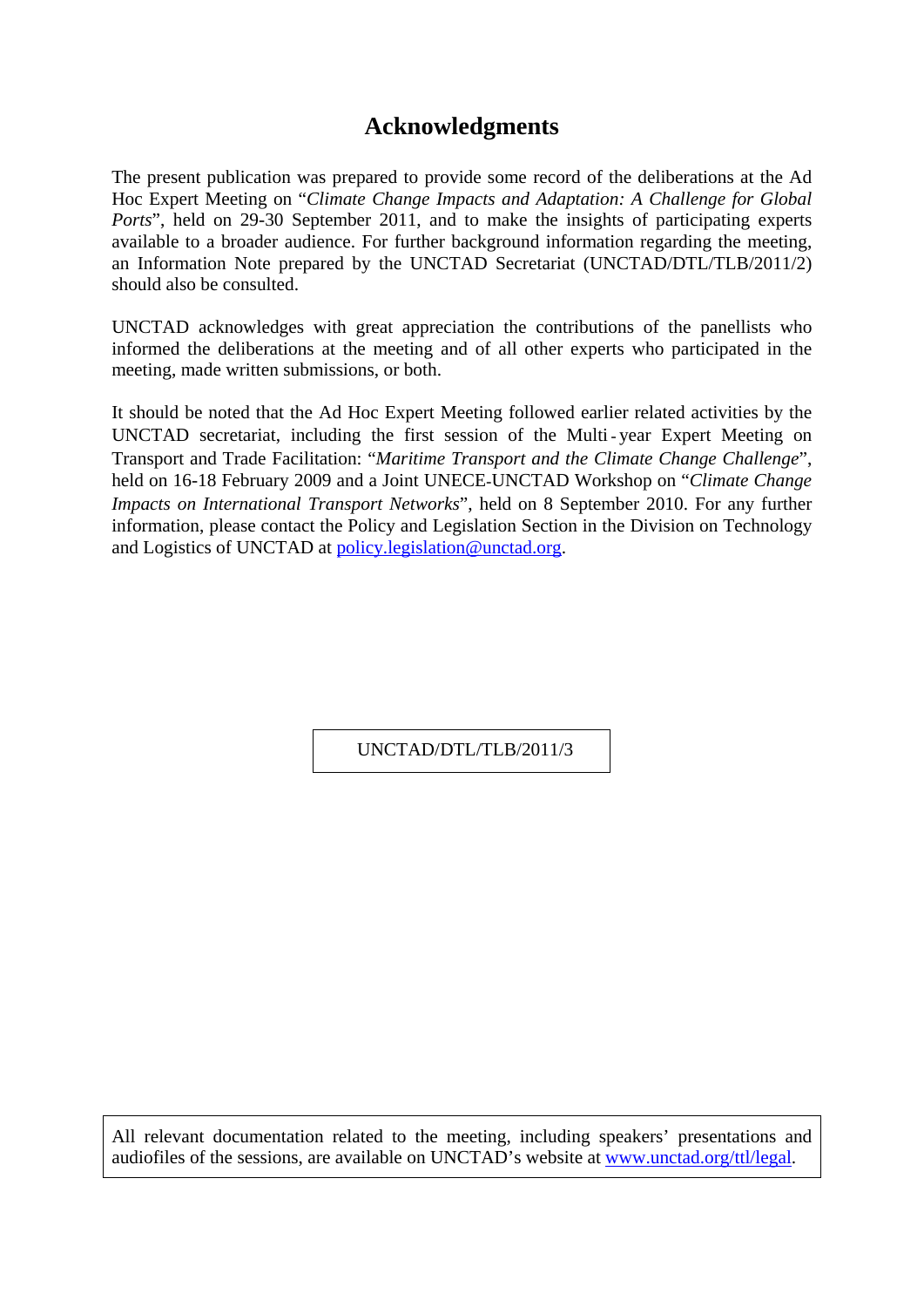UNITED NATIONS CONFERENCE ON TRADE AND DEVELOPMENT Ad Hoc Expert Meeting on<br>"Climate Change Impacts and Adaptation:<br>"A Challenge for Global Ports" 29-30 September 2011- Room XXVI, Palais des Nations, Geneva

> **Preliminary Programme** *Day 1: Thursday 29 September, 2011*

| $10:00 - 10:15$ | Mr. Petko DRAGANOV, Deputy Secretary-<br><b>General of UNCTAD</b>                                                                                               | <b>Opening Statement and Welcome Address</b>                                                                           |  |
|-----------------|-----------------------------------------------------------------------------------------------------------------------------------------------------------------|------------------------------------------------------------------------------------------------------------------------|--|
|                 |                                                                                                                                                                 |                                                                                                                        |  |
| $10:15 - 13:00$ | <b>Session One</b><br>Moderator: Ms. Regina ASARIOTIS, Chief, Policy and Legislation Section, TLB, DTL, UNCTAD                                                  |                                                                                                                        |  |
| Panellists      | Prof. Stefan RAHMSTORF, Potsdam Institute<br>for Climate Impacts Research                                                                                       | Climate Change: State of the Science                                                                                   |  |
|                 | Mr. Pascal PEDUZZI, Global Change and<br>Vulnerability Section, UNEP/DEWA/GRID-<br>Europe                                                                       | Climate Change Threats to Ports and other<br><b>Transport Facilities: An Overview</b>                                  |  |
|                 | Mr. Susumu NARUSE, Secretary-General,<br>International Association of Ports and Harbors                                                                         | Climate Change Impacts: Adaptation Measures in<br><b>Ports</b>                                                         |  |
|                 | Mr. Philippe CRIST, Organization for Economic<br>Co-operation and Development (OECD)/<br>International Transport Forum (ITF) Joint<br>Transport Research Centre | <b>Transport Infrastructure and Network</b><br>Adaptation to Climate Change: Strategies and<br><b>Issues for Ports</b> |  |
|                 | <b>Interactive Debate</b>                                                                                                                                       |                                                                                                                        |  |
| $15:00 - 18:00$ | <b>Session Two</b><br>Moderator: Mr. Andrew MATHER, eThekwini Municipality, Durban, South Africa                                                                |                                                                                                                        |  |
| Panellists      | Mr. Simon BENNETT, International Chamber of<br>Shipping                                                                                                         | Preparing for the Worst: the Shipowners'<br>Perspective                                                                |  |
|                 | Mr. Mike SAVONIS, ICF International                                                                                                                             | United States Ports: Addressing the Adaptation<br>Challenge                                                            |  |
|                 | Dr. Leonard NURSE, University of the West<br>Indies, Barbados                                                                                                   | The Vulnerability of Caribbean Ports to the<br>Impacts of Climate Change: What are the Risks?                          |  |
|                 | Mr. Vladimir STENEK, International Finance<br>Corporation, World Bank                                                                                           | <b>Climate Risk and Ports</b>                                                                                          |  |
|                 | <b>Interactive Debate</b>                                                                                                                                       |                                                                                                                        |  |

**18:15 – 19:30** *Cocktail Reception offered by the Secretary‐General of UNCTAD*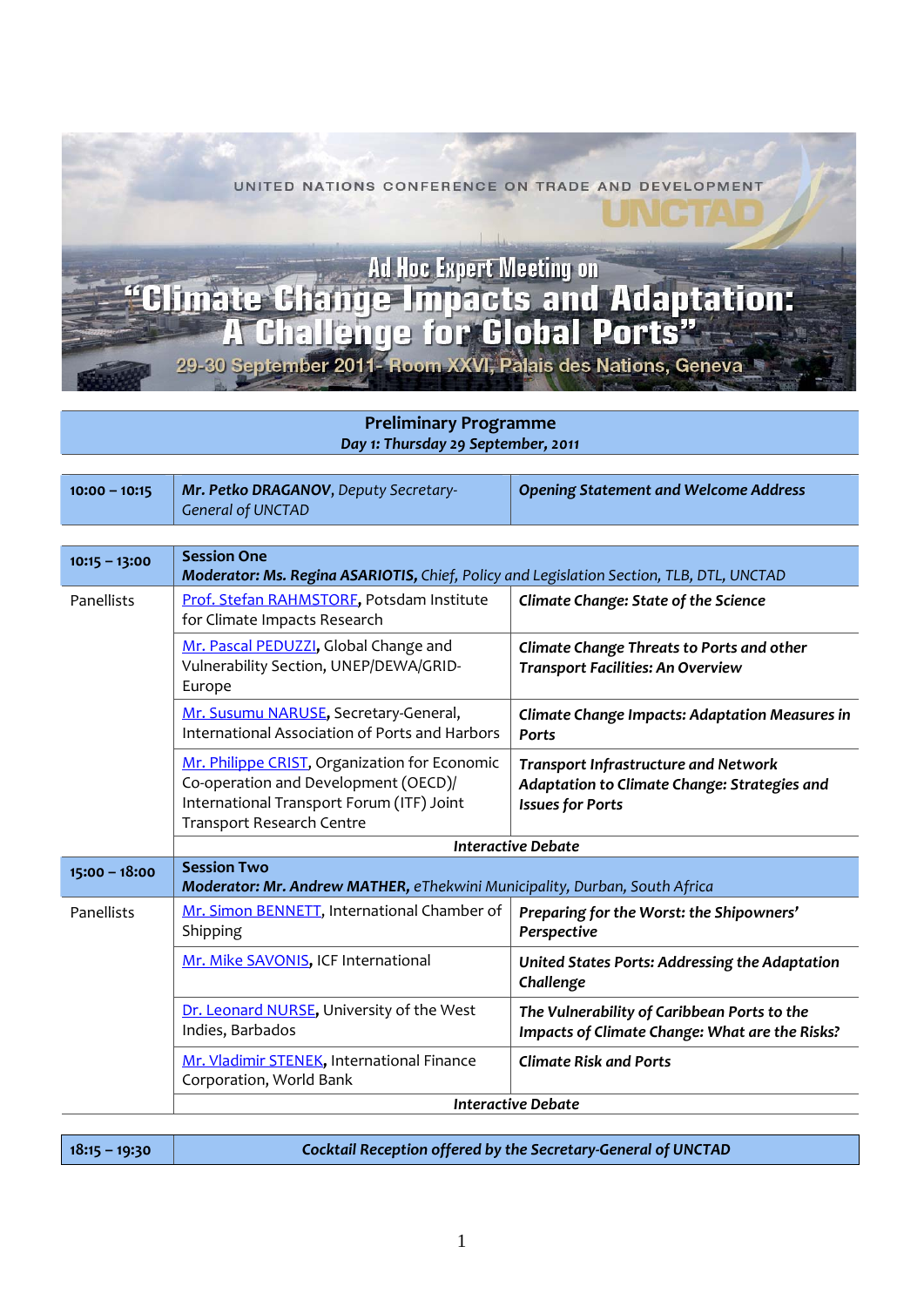UNITED NATIONS CONFERENCE ON TRADE AND DEVELOPMENT

# **Ad Hoc Expert Meeting on** "Climate Change Impacts and Adaptation:<br>"A Challenge for Global Ports"

29-30 September 2011 - Room XXVI, Palais des Nations, Geneva

#### **Preliminary Programme** *Day 2: Friday 30 September, 2011*

| $10:00 - 13:00$ | <b>Session Three</b><br>Moderator: Dr. Leonard NURSE, University of the West Indies, Barbados |                                                                                                                              |  |
|-----------------|-----------------------------------------------------------------------------------------------|------------------------------------------------------------------------------------------------------------------------------|--|
| Panellists      | Prof. Robert J. NICHOLLS, University of<br>Southampton, Southampton, United Kingdom           | <b>Extreme Flood Events And Port Cities Through</b><br>the 21st Century: Implications of Climate Change<br>and Other Drivers |  |
|                 | Mr. Andrew MATHER, eThekwini Municipality,<br>Durban, South Africa                            | South African Coasts and Ports: What Will<br><b>Climate Change Bring?</b>                                                    |  |
|                 | Prof. Nicole VON LIEBERMAN, Hamburg Port<br>Authority, Hamburg, Germany                       | Climate Change Impacts on Port Development:<br>A Case Study of the Port of Hamburg                                           |  |
|                 | Dr. Adolf NG, The Hong Kong Polytechnic<br>University, Hong Kong, China                       | The Experiences of Chinese Ports in Adapting to<br>Climate Changes: "Still a House of Cards"                                 |  |
|                 | <b>Interactive Debate</b>                                                                     |                                                                                                                              |  |
| $15:00 - 17:00$ | <b>Session Four</b><br>Moderator: Mr. Mike SAVONIS, ICF International                         |                                                                                                                              |  |
| Panellists      | Dr. Miguel ESTEBAN, Waseda University,<br>Tokyo, Japan                                        | Climate Change and its Effects on Ports: Increase<br>in Downtime and Infrastructure Requirements                             |  |
|                 | Mr. Austin BECKER, Stanford University,<br><b>United States</b>                               | <b>Adaptation Strategies for Seaports: Global</b><br><b>Implications and Local Perspectives</b>                              |  |
|                 | Ms. Sin Lan NG YUN WING, Director, Ministry<br>of Environment, Mauritius                      | Adaptation to Climate Change in Mauritius with<br><b>Focus on Port Areas and Related Sectors</b>                             |  |
|                 | Dr. Laurent CRETEGNY, Institute for Economic<br>Modelling, Lausanne, Switzerland              | Ports in Developing Countries: Lessons from the<br>World Bank Economics of Adaptation to Climate<br><b>Change Study</b>      |  |
|                 | <b>Interactive Debate</b>                                                                     |                                                                                                                              |  |

**The Way Forward, Conclusions and Recommendations 17:00 – 18:00**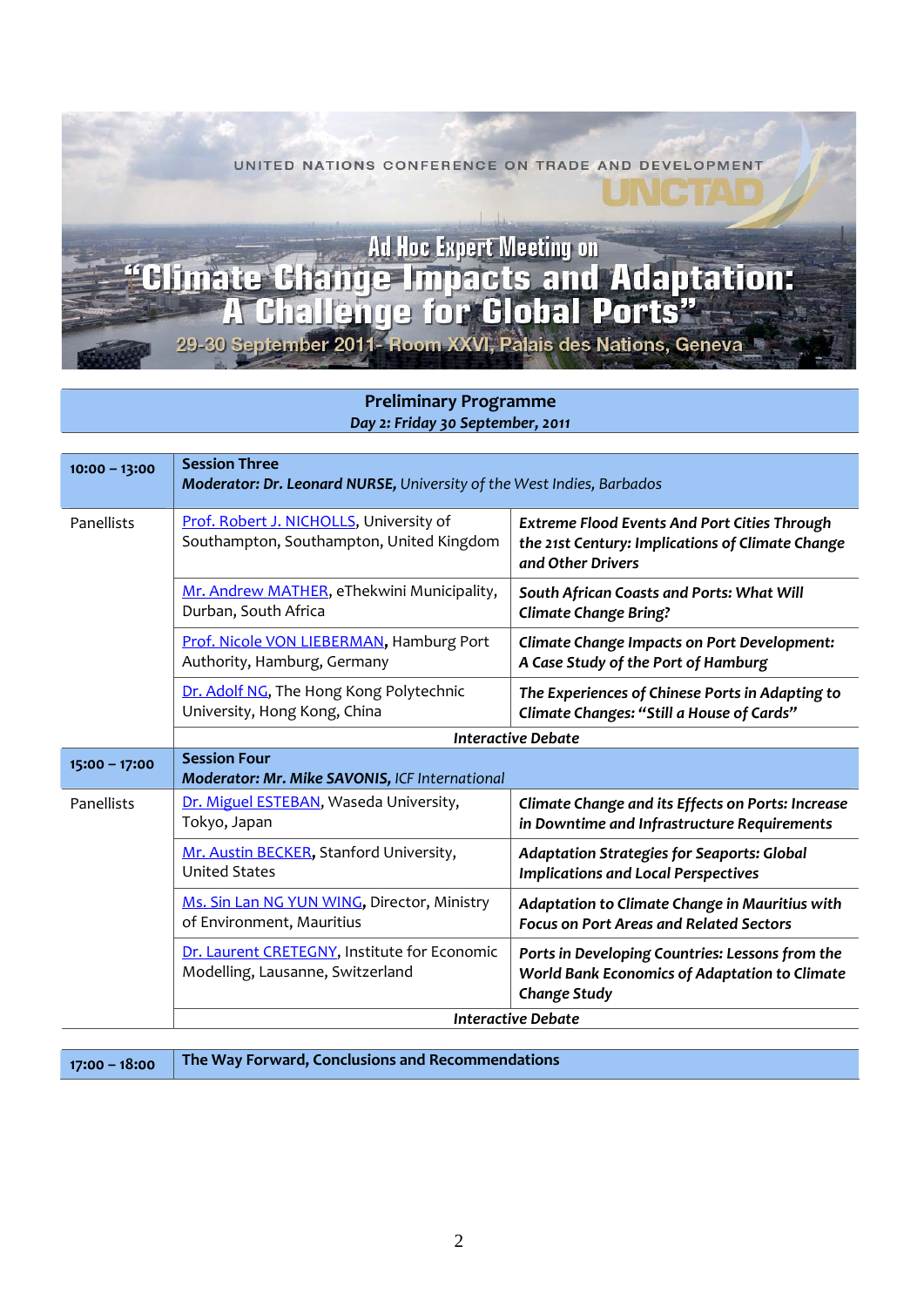#### **UNCTAD Ad Hoc Expert Meeting on Climate Change Impacts and Adaptation: A Challenge for Global Ports**

#### **Geneva, 29–30 September 2011**

#### *Main outcomes and summary of discussions*

In view of the strategic importance of global ports as gateways to international trade, and the potentially wide-ranging impacts of climate change on ports' infrastructure and services, the United Nations Conference on Trade and Development (UNCTAD) held an ad hoc expert meeting entitled "Climate Change Impacts and Adaptation: A Challenge for Global Ports" on 29–30 September 20[1](#page-6-0)1, in Geneva, Switzerland.<sup>1</sup> More specifically, the meeting aimed to help (a) advance the understanding of vulnerabilities and risks, as well as associated adaptation requirements; and (b) identify existing best practices, information and data sources, issues requiring further study, and partners and mechanisms for effective collaboration.

The two-day meeting, which was opened by the Deputy Secretary-General of UNCTAD, Mr. Petko Draganov, provided a platform for expert discussions on how best to improve the understanding of climate-change impacts on ports and develop effective and appropriate adaptation response measures. The participants included policymakers and planning authorities, port and shipping industry representatives, relevant intergovernmental and nongovernmental organizations, scientists and engineers (see Annex). All material relating to the meeting, including the speakers' presentations and an information note prepared by the UNCTAD secretariat, is available at the meeting's website (go to <http://www.unctad.org/ttl/legal>and click on "Meetings and Events").

While a summary of the discussions, focusing on the issues highlighted during the individual sessions, is presented a little further into this document, some of the main messages that emerged as part of the two-day discussions may be summarized as follows:

- (a) There is a need for more awareness-raising about the complex implications that climate change may have on ports and related transport networks, including port hinterland connections and the cities in which they are located or that are adjacent.
- (b) Bridging the gap between science and policy is crucial. In this respect, collaboration and dialogue between all stakeholders – in particular, scientists and academia, the transport industry, the insurance sector, and financial and lending institutions, as well as policymakers and governments – is an important issue.
- (c) Although the effects of climate change at a global level are increasingly well known, the limited availability of data at the local and regional level implies that the design of relevant and appropriate response measures needs to take into account high levels of uncertainty. The availability and efficient dissemination of timely, more tailored information and data, as well as their efficient flow and transmission, is therefore important.

<u>.</u>

<span id="page-6-0"></span><sup>&</sup>lt;sup>1</sup> The expert meeting follows earlier related activities of the UNCTAD secretariat, including the first session of the Multi-year Expert Meeting on Transport and Trade Facilitation, held on 16–18 February 2009, which focused on [Maritime transport and the climate change challenge](http://www.unctad.org/Templates/meeting.asp?intItemID=4692&lang=1&m=15862&info=highlights), and a joint UNECE–UNCTAD workshop on [Climate](http://www.unctad.org/Templates/meeting.asp?intItemID=2068&lang=1&m=20101)  [change impacts on international transport networks](http://www.unctad.org/Templates/meeting.asp?intItemID=2068&lang=1&m=20101) which was held on 8 September 2010.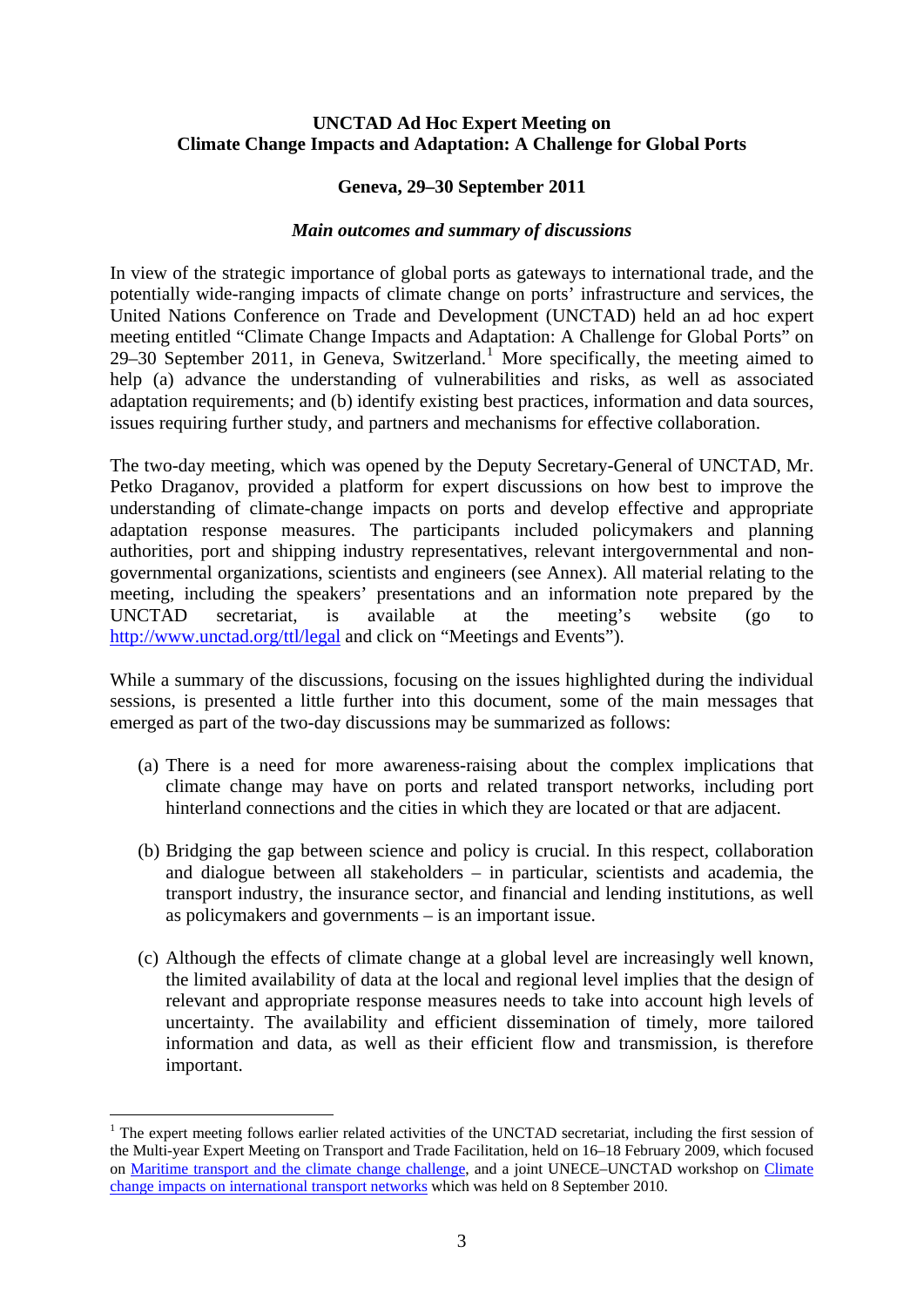(d) In view of the complexity of some of the issues at stake, further research and analytical work is needed, including through targeted case studies. Risk and vulnerability assessments are key to effectively addressing climate-change impacts on ports and related transport infrastructure.

#### **Concrete next steps that emerged from the discussion include the following:**

- (a) Several experts agreed to establish a neutral web-based platform for participants at the Ad Hoc Expert Meeting, to provide continuity to the deliberations, and to share studies, research, data and information. This platform would, in due course, be open to other interested parties, in order to foster dialogue, cooperation and informationsharing between all interested parties.
- (b) Several experts agreed to prepare a joint academic paper on the subject, which would draw from a diverse range of complementary areas of expertise and knowledge. Other participants at the Ad Hoc Expert Meeting would be invited to express their interest in joining the initiative. The paper could, in due course, form the basis for a more policyoriented document prepared by the UNCTAD secretariat.
- (c) Recognizing the importance of further awareness-raising and capacity-building, including for ports in developing regions, the International Association of Ports and Harbors (IAPH) suggested that its March 2012 meeting in Sri Lanka could be used as a suitable platform for further dissemination of information and discussion; the possibility of convening a conference or other meeting on the topic of climate-change adaptation for ports could, subject to funding, also be explored further.
- (d) IAPH, representing the global port industry, expressed an urgent need for port case studies to be carried out, in particular for the purposes of risk assessment. Relevant case studies should, subject to funding and resource considerations, involve at least five ports covering different regions and types of ports, including river ports.
- (e) For the purposes of developing guidance, checklists, and other tools in support of adaptation in ports, it would be useful if existing best practices, as well as relevant information on adaptation measures from other economic sectors, could be identified and collated. Pilot studies could also play a useful role in developing specific tools and adaptation solutions.
- (f) Experts agreed that it was important to promote more dialogue, cooperation, information-sharing and partnerships among all stakeholders and interested parties. Existing institutional and expert cooperation should be deepened and new areas of cooperation should be explored. Particularly highlighted in this context were:
	- (i) Cooperation between UNCTAD and the United Nations Economic Commission for Europe (UNECE), especially in relation to the work of the recently established UNECE Group of Experts on Climate Change Impacts and Adaptation for International Transport Networks, as well as cooperation between UNCTAD and the World Meteorological Organization (WMO), particularly with a view to raising the profile of transport and ports in the context of ongoing WMO work.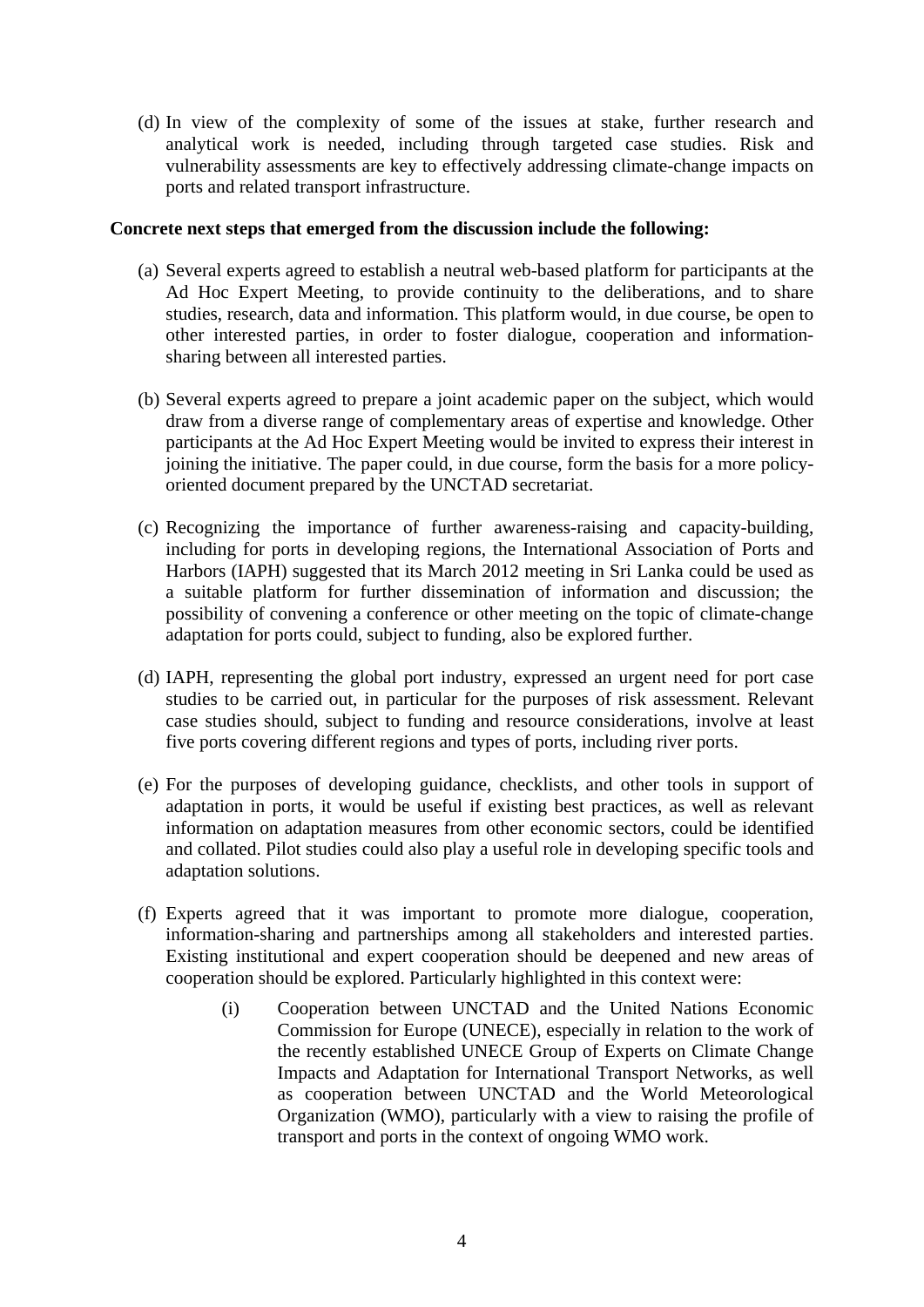(ii) Cooperation between the scientific community and the port industry, with a view to better identifying ports' specific research needs and ensuring that available information is more tailored to respond to ports' requirements.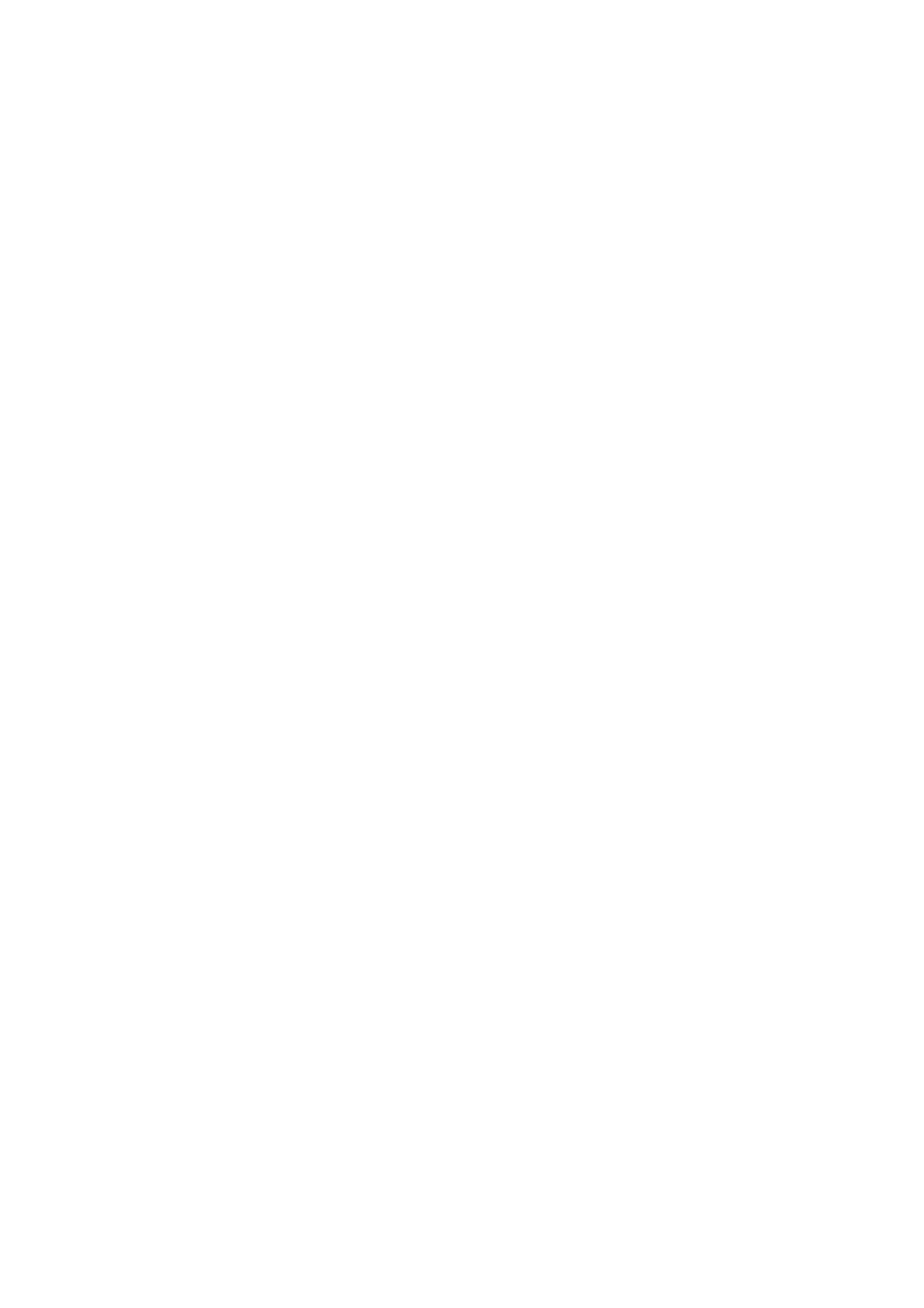# **Summary of discussions**

#### **Session 1**

# **Moderator:** *R. Asariotis, Policy and Legislation Section, Trade Logistics Branch/Division on Trade and Logistics, UNCTAD*

The session helped provide context and set the scene for the further deliberations. [Prof. Stefan](http://www.unctad.org/sections/wcmu/docs/AHM2011_2_01_Rahmstorf_en.pdf)  [Rahmstorf,](http://www.unctad.org/sections/wcmu/docs/AHM2011_2_01_Rahmstorf_en.pdf) Potsdam Institute for Climate Research, Germany, presented an overview of the scientific findings on climate change. The presentation by [Mr. Pascal Peduzzi](http://www.unctad.org/sections/wcmu/docs/AHM2011_2_02_Peduzzi_en.pdf)**,** Global Change and Vulnerability Section, UNEP/DEWA/GRID-Europe, illustrated the types of impacts that ports as well as other transport infrastructure may face, highlighting potential risks, vulnerabilities and exposure. [Mr. Susumu Naruse](http://www.unctad.org/sections/wcmu/docs/AHM2011_2_03_Naruse_en.pdf), Secretary-General, International Association of Ports and Harbors, provided the perspective of the global port industry, presenting relevant industry initiatives related to climate change mitigation and adaptation, and highlighting some key considerations regarding effective adaptation planning. Finally, [Mr.](http://www.unctad.org/sections/wcmu/docs/AHM2011_2_04_Crist_en.pdf)  [Philippe Crist,](http://www.unctad.org/sections/wcmu/docs/AHM2011_2_04_Crist_en.pdf) Organization for Economic Cooperation and Development (OECD)/International Transport Forum (ITF) Joint Transport Research Centre, focused in his presentation on risks and strategies for ports in relation to transport infrastructure and on network adaptation to climate change.

- (a) Over the last century, there has been an increase in atmospheric greenhouse gas (GHG) concentrations – including a very rapid rise in  $CO<sub>2</sub>$  levels – as well as a global temperature rise. Sea level rise, which is correlated to changes in global temperatures, appears to be occurring faster than previously predicted and may exceed the ranges predicted by the IPCC AR4 (2007).
- (b) Ports will be affected by climate change, with the main drivers being sea level rise and extreme events such as storm surges.
- (c) When assessing the vulnerability of ports to climate change impacts, it is important to also take into account the potential impacts of climate change on coastal transport networks and port hinterland connections. Port operations depend on the integrity of relevant hinterland transport connections; for instance, a failure of critical inland network links may impact severely on port operations.
- (d) Climate change may adversely impact transport in several ways:
	- (i) Climate change-induced storm surges, coastal erosion and flooding may affect ports and other coastal transport infrastructure (e.g. coastal roads, railways and airports);
	- (ii) Increases in the frequency/intensity of floods or droughts can affect estuarine and river navigation and affect the operability of locks (of importance also for key transit points, such as the Panama Canal);
	- (iii) Changes in the frequency/intensity of extreme events, such as tropical cyclones, can lead to increase in wind hazards, coastal flooding, flash floods and landslides that can damage railways, roads and bridges and severely disrupt transport networks;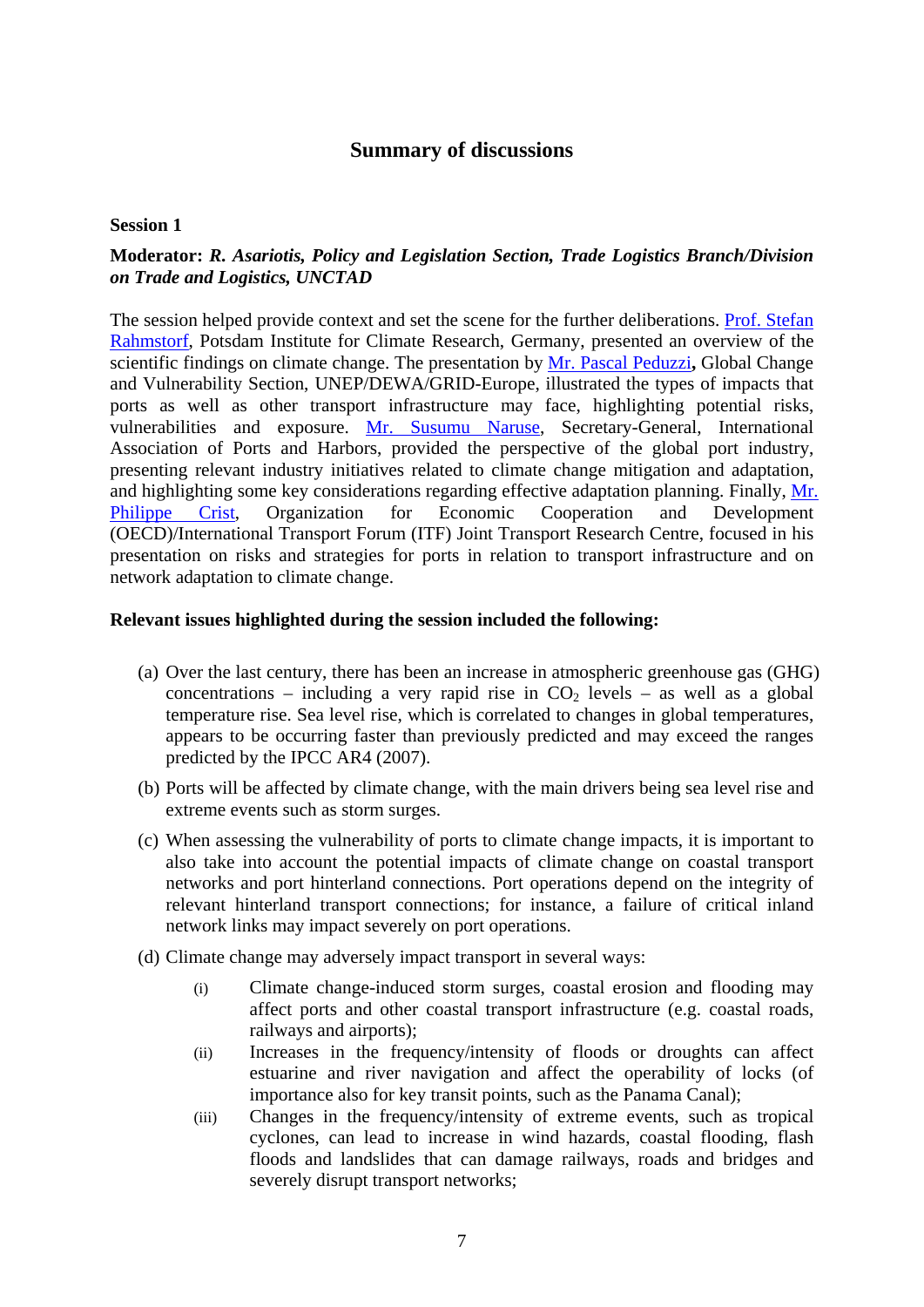- (iv) Higher temperatures can affect slope stability and roads, cause dilatation of badly designed railways and, in northern latitudes, may result in permafrost melts that can severely impair transport networks.
- (e) Climate change may also induce positive change for transport, such as the opening of new polar navigation routes, resulting in significant time and cost savings. The exploitability of such alternatives is, however, still uncertain in view of political, economic and environmental concerns as well as maritime risks connected with navigation in the Arctic.
- (f) While mitigation measures are necessary to control future sea level rise rates, adaptation policies and measures are necessary to control impacts of the already unavoidable sea level rise. Adaptation is critical.
- (g) There is a need for data and information about climate change factors and impacts at local and regional levels. Location-specific considerations such as subsidence and the rate of its occurrence need to be taken into account. There is a particular need for further information about climate factors such as storm surge, wind and wave movements.
- (h) While global projections provide some useful indication for developments at regional levels, regional projections are required in order to better understand the magnitude of the challenge and to design relevant and appropriate response measures.
- (i) Climate scientists could provide further and more detailed information that would be of greater relevance to ports and shipping and be more user-friendly. Bridging the gap between science and policy is crucial, as are timely and better flows of information.
- (j) Ports are major gateways to trade, major economic actors, and also major population centres. Given the importance of ports to global trade, as well as to local economies, the development and implementation of appropriate adaptation strategies and measures to address climate-change impacts on ports and their hinterland connections is critical.
- (k) The global port industry is increasingly integrating climate-change impact considerations into its activities and agendas. IAPH noted that adaptation measures are, however, more difficult to discuss at the organization level, as ports differ with regard to their respective natural, social and historical backgrounds, and future threats such as sea level rise and intensification of storms are not defined locally in a numerical manner.
- (l) There appears to be a lack of awareness of climate-change impacts, especially in small ports, and efforts should be stepped up to bridge the knowledge gap. In view of the complexity of some of the issues at stake, further research and analytical work is needed.
- (m)According to IAPH, there is an urgent need for port case studies, in particular for the purposes of risk assessment. To this end, subject to funding and resource considerations, at least five port case studies covering different regions and types of ports, including river ports, should be conducted. Potential obstacles to adaptation could be considered as part of these studies.
- (n) Meetings and seminars, including under the auspices of IAPH, may help raise awareness and build capacity in relation to climate-change adaptation in ports.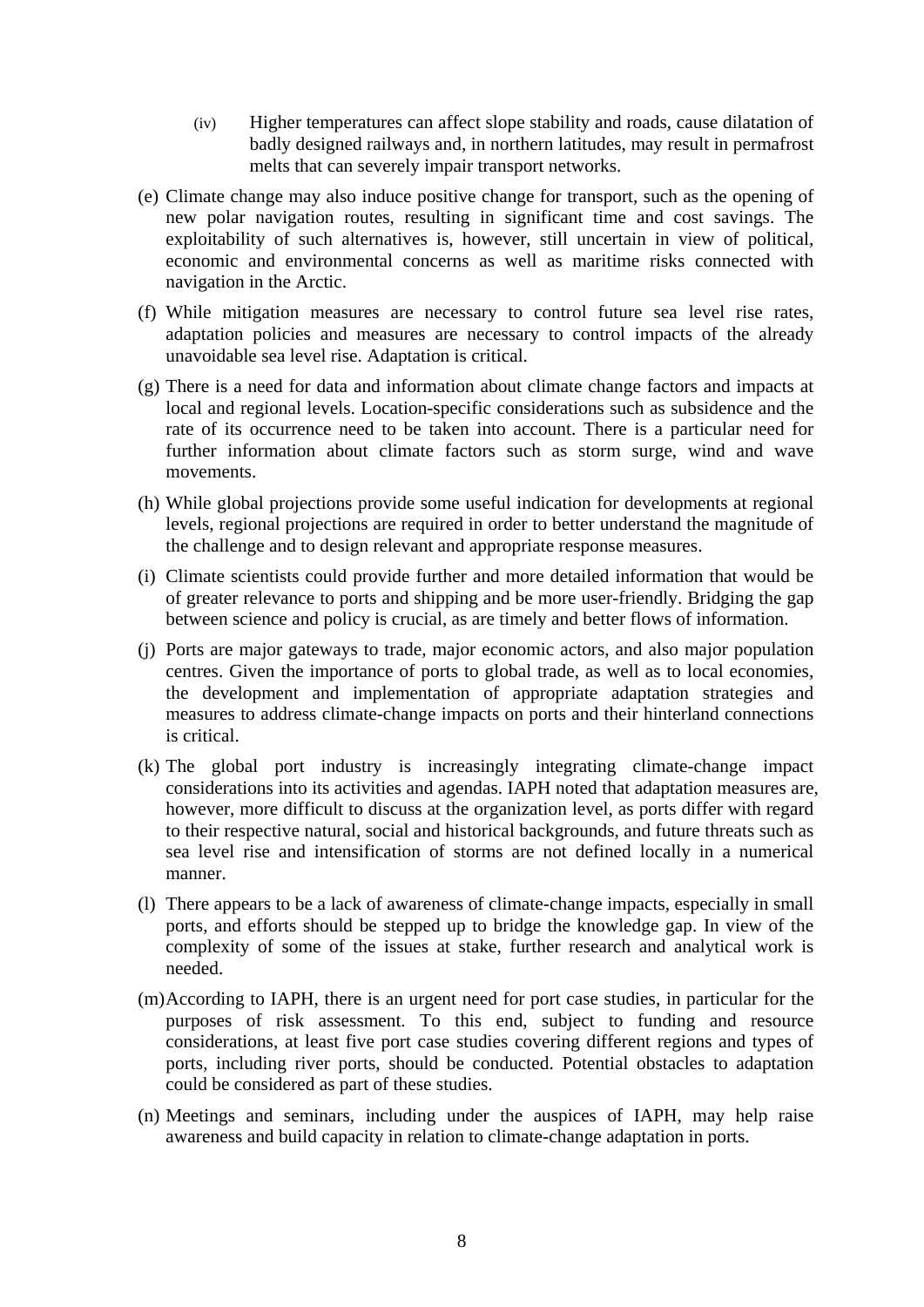- (o) The mismatch between the timeframes for (i) port planning, (ii) the lifetime of infrastructure and (iii) climate-change factors, combined with the uncertainty inherent in climate-change predictions, requires a shift in the planning paradigm.
- (p) Risk assessment and planning need to take into account multiple stressors that may occur simultaneously.
- (q) The timing of adaptation measures is also important to counter both the gradual and the sudden impacts of climate change.
- (r) It is important for governments to set their adaptation priorities, approaches and strategies in respect of both transport infrastructure and networks.
- (s) While no one size fits all, and despite existing uncertainties, a port adaptation strategy needs to identify the current and future climate changes that are relevant for a particular port. Such a strategy needs to assess vulnerabilities and risks for the port and related transport networks and to prioritize actions using a risk-based adaptation strategy. Synergies and co-benefits should be sought and adaptation options need to be monitored and re-evaluated.
- (t) Adaptation strategies, including with a view to protect, retreat or accommodate, should move away from a mode- and infrastructure-specific focus to allow for a broader transport network perspective.
- (u) Existing best practices need to be identified and collated, as does information on adaptation measures from other economic sectors.
- (v) UNECE informed the meeting about the recently established UNECE Group of Experts on Climate Change Impacts and Adaptation for International Transport Networks, highlighting important areas of synergy and encouraging active participation by experts in this initiative.

#### **Session 2**

#### **Moderator***: A. Mather, eThekwini Municipality, Durban, South Africa*

In his presentation, [Mr. Simon Bennett](http://www.unctad.org/sections/wcmu/docs/AHM2011_2_05_Bennett_en.pdf), International Chamber of Shipping, discussed the possible implications of climate change for the global shipping industry and presented the industry perspective, including in respect of potential funding mechanisms for port infrastructure adaptation necessitated by climate change. [Mr. Mike Savonis,](http://www.unctad.org/sections/wcmu/docs/AHM2011_2_06_Savonis_en.pdf) ICF International, United States, presented the experience of some ports in the United States, which are increasingly aware of the climate change challenge and are already taking steps to put adaptation measures in place to increase their resilience. The presentation by [Dr. Leonard](http://www.unctad.org/sections/wcmu/docs/AHM2011_2_07_Nurse_en.pdf)  [Nurse,](http://www.unctad.org/sections/wcmu/docs/AHM2011_2_07_Nurse_en.pdf) University of the West Indies, Barbados, identified key climate-change risks, and discussed possible strategies for reducing the vulnerability of Caribbean ports to these risks. Finally, the presentation by [Mr. Vladimir Stenek](http://www.unctad.org/sections/wcmu/docs/AHM2011_2_08_Stenek_en.pdf)**,** International Finance Corporation, World Bank, focused on projects that financial institutions have developed in respect of adaptation, and highlighted the importance for the financial sector of understanding climate risk. In particular, Mr. Stenek presented a case study of the Muelles el Bosque port in Colombia, including an overview of the risk assessment methodology.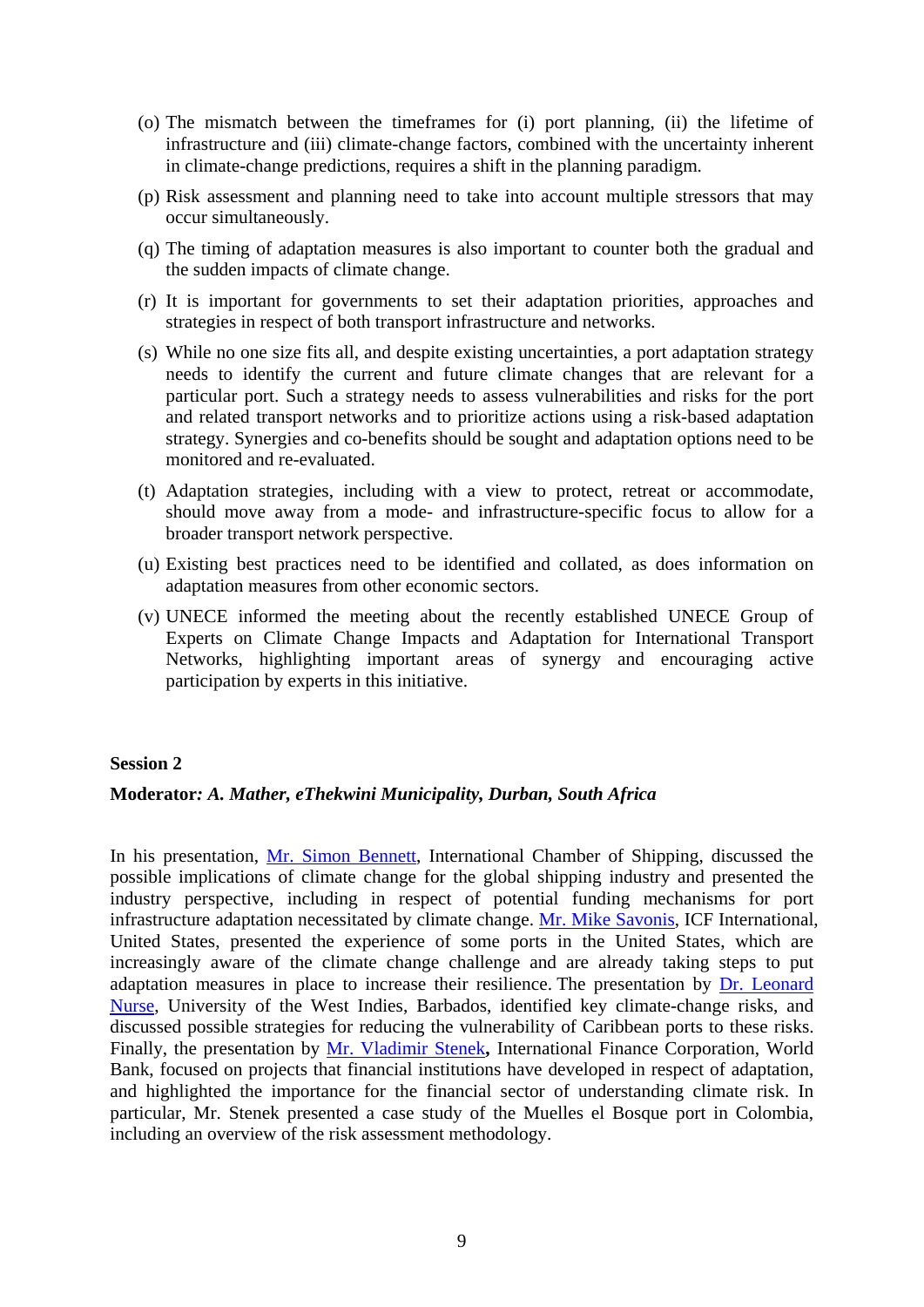- (a) The shipping industry accepts the international scientific consensus on climate change, and the need to play its part in addressing the challenge. To this end, the shipping industry is actively pursuing  $CO<sub>2</sub>$  reduction measures at the International Maritime Organization (IMO). Regarding possible market-based measures under consideration, it was noted that members of the International Chamber of Shipping (ICS) had expressed their preference for an environmental compensation fund with monies raised via charges on ship bunker fuel.
- (b) The shipping industry also recognizes that it needs to contribute to efforts aimed at addressing climate change driven impacts, including those on ports. If adopted, the UNFCCC "Green Fund" could help finance ports' adaptation to climate change, as could a possible IMO environmental compensation fund. There was, however, a concern that many governments see shipping as a "cash cow".
- (c) ICS suggested that if governments decided to raise funds from mitigation of GHG emissions through market-based measures, it may be worthwhile to consider whether and to what extent these funds or part of these funds can be reinvested to support the adaptation of ports to climate change, particularly in developing countries, and to ensure the long-term sustainability of the sector.
- (d) Drawing from the experience of some ports in the United States in respect of adaptation measures, it was noted that a number of steps needed to be taken to achieve the goal of "reliability under a full range of conditions".
- (e) Risk assessment, based on innovative approaches such as scenario planning, needs to be undertaken with regard to exposure, vulnerability and resilience. When designing adaptation response measures, it is important to bear in mind that pre-emptive approaches are usually less costly. Continuous monitoring is required in view of the uncertainties inherent in climate-change factors and in the business environment.
- (f) There are a number of challenges to adaptation. These include among other things funding, politics, regulation, other competing priorities, stronger pressure of immediate concerns, and geographical and operational boundaries, as well as constraints relating to research and technology.
- (g) In respect of the Caribbean region, it was noted that although observed and modelled sea-level changes were generally consistent with global hemispheric trends, concerns remained with respect to the future intensity of extreme weather events and changes in the intensity and directions of winds and waves.
- (h) The economic costs for small island developing States (SIDS) in the Caribbean may be significant if no action is taken, including in respect of protection of existing installations and by building flexibility into new design. Managerial and operational responses such as reducing wastage of water and electricity, as well as government policies such as planning regulations and incentives for renewable energies, constitute other potential adaptive response measures for ports.
- (i) Financial and lending institutions are increasingly careful to include social and environmental sustainability considerations in their decision-making processes and when assessing financial risk. From the perspective of financial institutions, it is important that information on climate-change impacts and related uncertainties be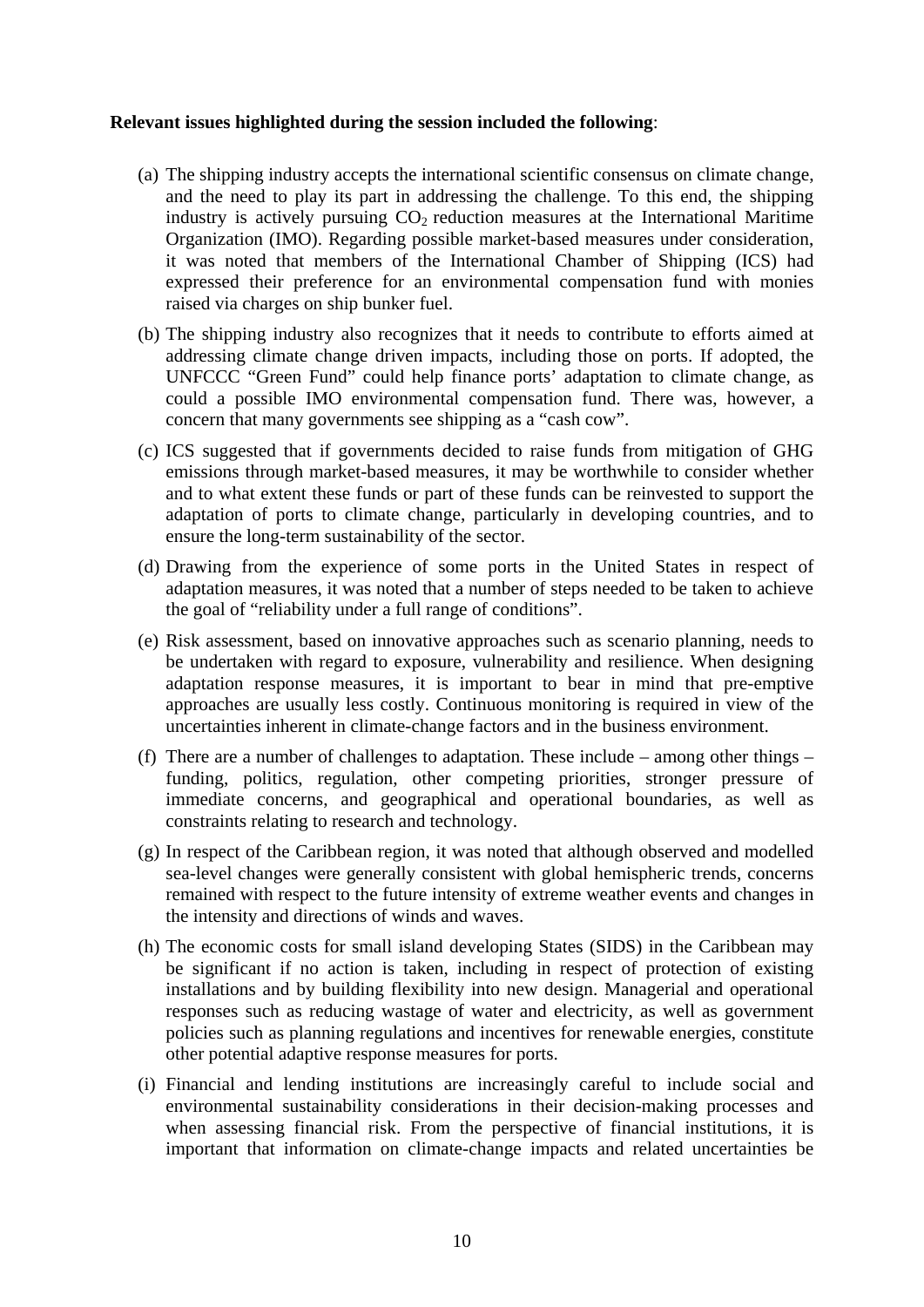taken into account in assessing financial risks. There is merit in considering both opportunities and risks.

- (j) The International Finance Corporation has developed a climate risk and adaptation programme to address the specific needs of the private sector (e.g. different and more granular data sets, shorter information period etc.).
- (k) Climate change impacts need to be clearly explained in appropriate terms to ensure increased awareness and better understanding among stakeholders and the general public. Effective communication may involve "translating" information to make it more concrete and material, to help to mainstream adaptation as part of planning and development processes.
- (l) Pilot studies are important, as there is a need to develop specific tools and adaptation solutions.
- (m)Climate information is needed for ports and the shipping industry. Climate scientists could provide further and more detailed information that would be of greater relevance to ports, and readily usable, including – for example – information on the impacts of storm surges, which are more localized and entail inherent uncertainty.
- (n) WMO encouraged activities that seek to integrate information on wave directional shifts and changes in wave heights, and on other related uncertainties, into climate modelling.
- (o) It is important to look at best practices worldwide, and it would be useful for entities such as UNCTAD or IMO to take on this issue and review existing relevant work in order to identify some best practices, and draw up a list of these, presenting them in a simplified and user-friendly manner.
- (p) Dialogue among all interested parties and stakeholders is crucial, as are partnerships and the involvement of key agencies.
- (q) The impact of climate change on ports is not only a transport issue, particularly in the case of port cities.
- (r) While ports may have little control over decisions affecting city planning and transport agencies and partners outside the port area, it is still important for ports to help raise awareness in respect of climate-change impacts and adaptation.

#### **Session 3**

#### **Moderator:** *L. Nurse, University of the West Indies, Barbados*

[Prof. Robert J. Nicholls,](http://www.unctad.org/sections/wcmu/docs/AHM2011_2_09_Nicholls_en.pdf) University of Southampton, United Kingdom, presented the results of a study on asset and population exposure to flood risks in port megacities, highlighting the importance of a combination of factors including demography and economic growth but also climate change. The need to devise adequate policy responses for exposed cities, including port cities, to alleviate the effect of potential future disasters, was underscored. [Mr. Andrew](http://www.unctad.org/sections/wcmu/docs/AHM2011_2_10_Mather_en.pdf)  [Mather,](http://www.unctad.org/sections/wcmu/docs/AHM2011_2_10_Mather_en.pdf) eThekwini Municipality, Durban, South Africa, presented the particular situation of South Africa's coastal and port systems, focusing on likely climate-change impacts and areas of risk. [Prof. Nicole von Lieberman](http://www.unctad.org/sections/wcmu/docs/AHM2011_2_11_vonLieberman_en.pdf), Hamburg Port Authority, Germany, presented the results of a study considering the potential impacts of climate change on ports' superstructure designs, with a focus on the Port of Hamburg. Finally, a presentation by [Dr. Adolf Ng,](http://www.unctad.org/sections/wcmu/docs/AHM2011_2_12_Adolf_Ng_en.pdf) Hong Kong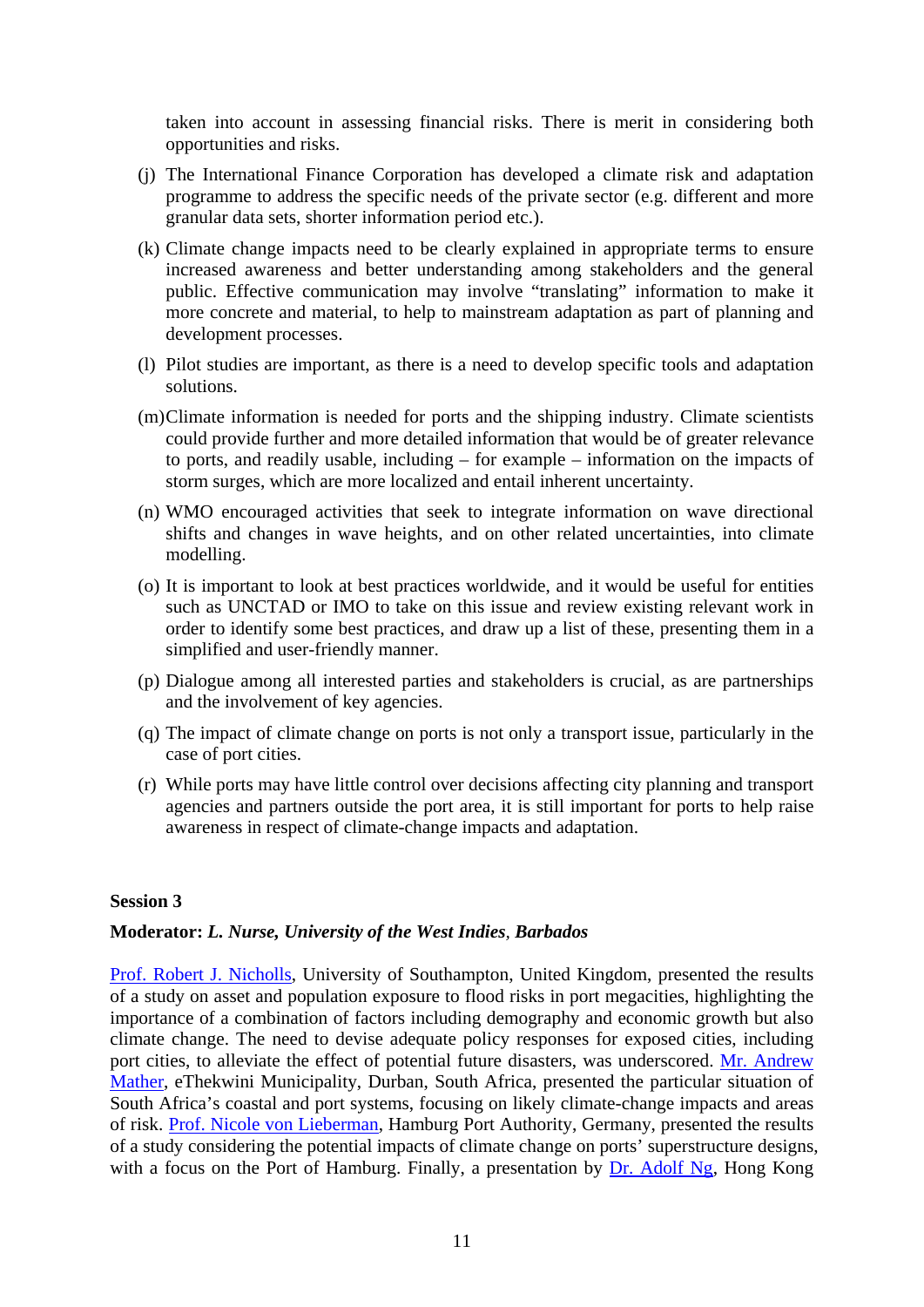Polytechnic University, Hong Kong (China), focused on the experiences of Chinese ports in adapting to climate change, highlighting the need to build "organizational resilience" when addressing climate-change impacts on ports. Japan shared the particular experience of the port city of Nagoya, which had suffered from natural disasters and, more specifically, typhoons.

- (a) There is a need to engage in a global risk assessment exercise and to focus on all drivers of risks, including climate change and socio-economic factors, such as expanding global coastal populations, higher asset values, and the subsidence of cities especially in deltas and low-lying areas.
- (b) Extreme weather events on the scale of Hurricane Katrina can trigger a reconfiguration of cities, including an element of abandonment; in many cases, relocation could be more difficult for ports than for cities.
- (c) In 2005, about 40 million people and assets of \$3 trillion (around 5 per cent of global GDP) were estimated to be exposed to flood risks, due to sea-level rise and increased storminess and subsidence in 136 major port cities. By 2070, population and asset exposure in the same 136 port cities could rise to 150 million people and \$35 trillion respectively. Given the large number of ports globally, overall global asset and population exposure could be of a far greater magnitude.
- (d) Adaptation and mitigation should be dealt with simultaneously. However, the benefits of adaptation are more immediate.
- (e) Adaptation should be multifaceted and involve a portfolio of solutions, including disaster response plans.
- (f) Promoting a network of cities to share experiences and allow for comparative analysis can be an effective way of taking the lessons learned from research and practice and widely disseminating relevant insights.
- (g) The experience of South African ports reiterates the limitations associated with lack of relevant data at the local level, as well as the difficulties arising from the port ownership structure and jurisdictional matters. These can create uncertainty about which parties are responsible for driving and funding adaptation action. However, a detailed risk assessment of the South African port system is currently under way, with design standards for new ports being reviewed.
- (h) Climate change impacts on other economic sectors, such as agricultural production and fisheries, entail some implications for logistics and trade.
- (i) Ports that depend on access channels and tidal movements, such as the Port of Hamburg, face the added operational challenge of ensuring the required dredging and safe sediment relocation. Assessing and responding to the impacts of climate change on construction work and operations is costly.
- (j) There remains a need for risk assessments and analyses to complement static calculations and to further the scientific research in the field of maintenance dredging and relocation of sediments. Equally, research and new designs are required for the already important issue of drainage systems planning.
- (k) Chinese ports are highly vulnerable to climatic changes, with different regions having different problems mainly due to differing climatic zones. However, at present, the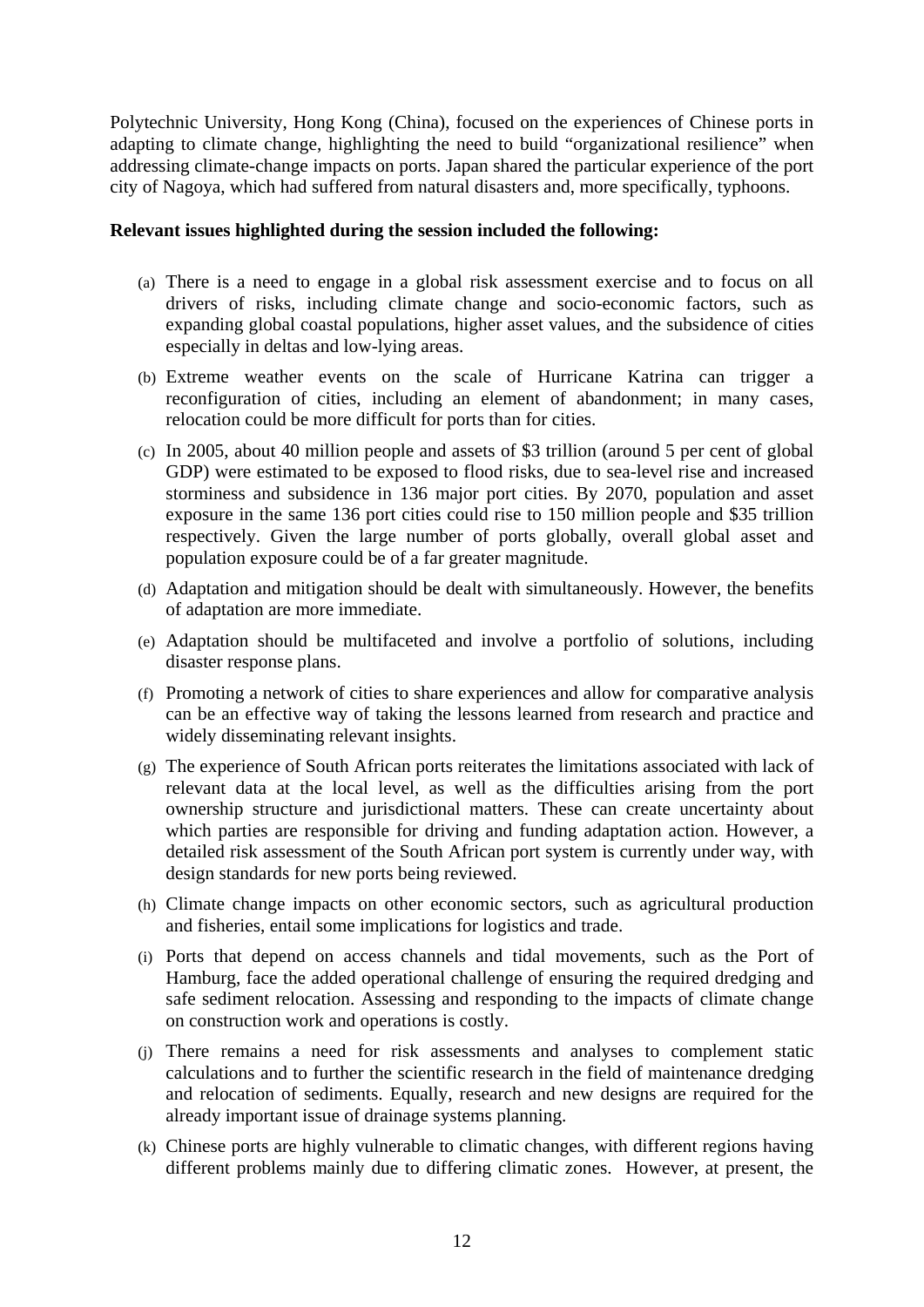approach to adaptation in China remains more reactive than proactive; ports are not yet fully ready to adapt to climate change impacts, partly because climate change impacts on ports appear to be relatively "implicit" and less visible; climate change adaptation and mitigation are sometimes confused/not considered as distinct issues; and few studies are dedicated to investigating the risks of climate change on Chinese ports and the related adaptation requirements.

- (l) Competition considerations may hinder adaptation action in ports if relevant measures (appear to) negatively affect a port's efficiency. Lack of information on areas of intervention and on the subject of adaptation further complicates adaptation action in ports. An established quantitative demand for infrastructure development and investment is sometimes required before any funding is allocated to these objectives.
- (m) A multi-level governance structure is important, and the role of governments in creating an enabling environment that helps build/enhance the resilience of ports to climate change impacts is crucial.

#### **Session 4**

#### **Moderator:** *M. Savonis, ICF International, United States*

Session 4 focused further on the impacts of climate change on ports, and on the associated adaptation requirements, and provided an opportunity for all participants and speakers to engage in constructive discussions on how to further improve understanding of the issues at stake and move the debate forward. The issues covered by [Dr. Miguel Esteban](http://www.unctad.org/sections/wcmu/docs/AHM2011_2_13_Esteban_en.pdf), Waseda University, Japan**,** in his presentation, included, in particular, the impact of climate change on ports in relation to downtime and infrastructure requirements. [Mr. Austin Becker,](http://www.unctad.org/sections/wcmu/docs/AHM2011_2_14_Becker_en.pdf) Stanford University, United States, presented insights gained from a case study on the plans of the Port of Gulfport in the United States to elevate the port. He also presented the results of a global survey on the state of awareness among ports about climate change impacts and general levels of preparedness. [Ms. Sin Lan Ng Yun Wing](http://www.unctad.org/sections/wcmu/docs/AHM2011_2_15_Ng_Yun_Wing_en.pdf), Ministry of the Environment, Mauritius, conveyed the experience of Mauritius in the field of adaptation to climate change, with a focus on Port Louis Harbour. [Dr. Laurent Cretegny,](http://www.unctad.org/sections/wcmu/docs/AHM2011_2_16_Cretegny_en.pdf) Institute for Economic Modelling, Switzerland, presented lessons from the recent World Bank study on the economics of adaptation to climate change.

- (a) Port downtime is expected to increase due to stronger tropical cyclones, potentially creating bottlenecks in the supply chain.
- (b) There will be a need to adapt port infrastructure to sea level rises, potentially through elevation of port levels/infrastructure and through adjustments to design standards and codes.
- (c) Research that has focused on Japan shows that there is a positive correlation between GDP growth and real port capital stock. In this context, increased port downtime requires greater investment in port capacity, if negative impacts on GDP are to be limited.
- (d) Stronger tropical cyclones and changing wave patterns will often require the strengthening of breakwaters and other sea defences. It is important that changes in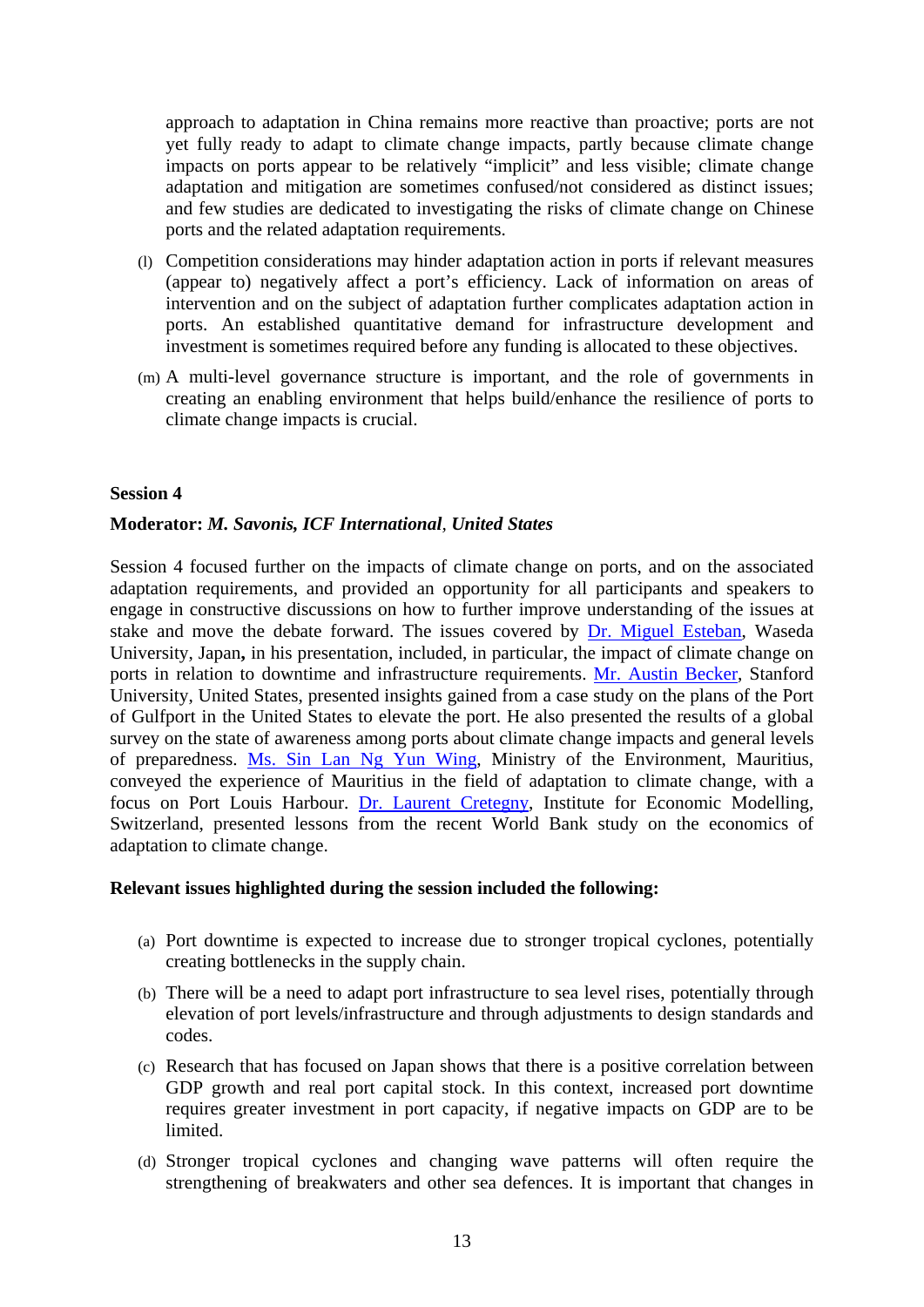sea level and maximum wave heights be taken into account when designing breakwaters intended to be "climate-proof", though this could lead to overdesigning. However, this approach may be expensive. It could be argued that it would be more cost-effective to repair and reinforce existing breakwaters in the future rather than to redesign them now. However, there are inherent risks in this approach.

- (e) Small-scale engineering solutions and design refinements may, in some cases, be of considerable importance and contribute significantly to enhanced resilience.
- (f) Ports worldwide are concerned about climate change, but they remain insufficiently informed and unprepared, with most ports not planning or having in place adaptation policies and strategies.
- (g) A strategy adopted by the Port of Gulfport in the United States, which is based on elevating the entire port by 4.6 metres, illustrates the complexity of implementing resilience strategies, the various roles that decision-makers play, and the funding mechanisms required to move major infrastructure improvements forward.
- (h) The preliminary results of a study extrapolating similar large-scale strategies to 155 ports worldwide suggest that in addition to the very significant material costs associated with elevating or protecting ports globally, the human resources necessary to undertake the required work may not be available. It should be noted, however, that the investigation is subject to important limitations; given that ports face diverse local conditions, a highly capital-intensive strategy may not be necessary or optimal. For developing countries, the costs of capital-intensive adaptation solutions such as raising ports or constructing flood barriers may be prohibitive and therefore impossible.
- (i) The experience of Port Louis Harbour in Mauritius underscores the particular relevance of concerns about climate-change impacts on SIDS, which depend entirely on external trade and the relevant transport systems for their survival. In these countries, adaptation measures such as the construction of floodwalls may help to alleviate the problem, but they fail to address the problem fully.
- (j) A "retreat" adaptation option is not viable for island countries. For SIDS, actively mobilizing funding to support adaptation is absolutely critical.
- (k) The African Adaptation Programme is an example of measures taken to advance work on adaptation to climate change impacts in the region. In Mauritius, climate changerelated projects will soon be implemented, including the Climate Change Adaptation Programme in the Coastal Zone of Mauritius. This project will also cover the port sector.
- (l) Drawing on the findings of the World Bank Study on the Economics of Adaptation to Climate Change, it was noted that the impacts of climatic changes for developing countries would be much more costly if no adaptation action was taken.
- (m) It was further noted that hard adaptation measures (e.g. capital-intensive infrastructure) and soft adaptation measures (e.g. institutions, policies, enabling frameworks) were equally important and should be adopted at the same time. It was stated that the right balance between hard and soft adaptation measures was needed.
- (n) As poor countries suffer the most from climate change, there is a need to focus on weather resilience and adaptive capacity; among other things, this requires building human and social capital. Economic development should also be approached differently, for instance by adopting forward-looking design standards for new or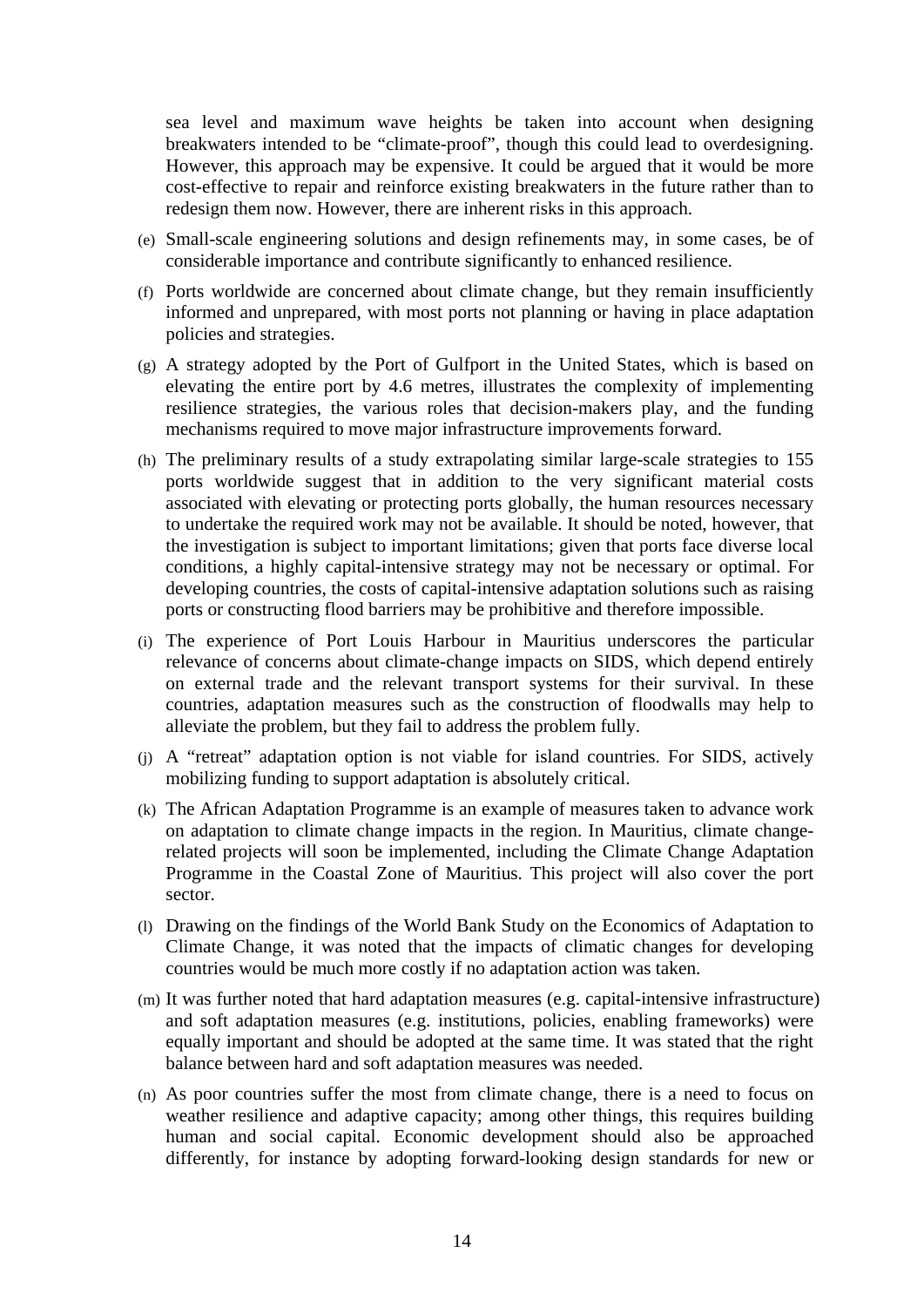upgraded ports. Policies need to provide economic incentives that enable private sector investment, i.e. autonomous or spontaneous adaptation.

- (o) It is important to ascertain the cost of adaptation to climate-change impacts for ports and other relevant stakeholders; at present, little relevant data is available.
- (p) One critical lesson to be drawn is not to rush into making investments that have a long time frame, but to adopt a considered approach; in some cases, small steps and adjustments can lead to good results.
- (q) There is merit in enhancing the dialogue between the port industry on the one hand and academia, scientists and researchers on the other, with the port industry conveying in clear terms its research needs. Engaging port operators and managers and clarifying the kind of information they need is crucial to facilitating adaptation action.
- (r) There appears to be a divide between scientific knowledge and the decision-making process. Scientists should disseminate information widely, while trying, to the extent possible, to address existing uncertainties so that the message is as "deterministic" as possible. At the same time, existing uncertainties need to be addressed. Better dissemination of information would promote constructive debate and improve decision-making processes.
- (s) The Philippines noted the relevance of climate change for archipelagic countries, emphasizing that the country had recently been visited by two typhoons and was one of the most vulnerable in the world in terms of natural hazards and disaster risk. It was commented that the Philippines was not a part of the Pilot Programme for Climate Resilience (PPCR), which involves nine countries. (The PPCR is a programme within UNFCCC's Climate Investment Funds.) Funding was needed, and PPCR had a role in helping meet some of those needs.
- (t) There has to be a mechanism to further raise awareness and to bring the expert knowledge to the field to be widely shared. In this regard, it was suggested that IAPH meetings and seminars could be used, especially in developing regions. IAPH suggested that its March 2012 meeting in Sri Lanka could provide a suitable platform for further dissemination of information and discussion; the possibility of convening a conference or other meeting on the topic of climate change adaptation for ports could, subject to funding, also be further explored.
- (u) In addition to the lending agencies, the port industry should explore the possibility of providing incentives to its constituency, focusing on the benefits of climate resilience.
- (v) It was proposed that an academic paper on the subject be prepared, co-authored by interested expert participants at the Ad Hoc Expert Meeting, to draw from diverse range of complementary areas of expertise/knowledge. The paper could, in due course, form the basis for a more policy-oriented document prepared by the UNCTAD secretariat.
- (w) It was recalled that the UNFCCC process dealt with both adaptation and mitigation; adaptation-related provisions and dedicated mechanisms should be explored, and efforts should be made to capitalize on existing synergies. Funding mechanisms for adaptation under the UNFCCC include the national adaptation programmes of action (NAPA). A cursory assessment of some 60 existing/completed NAPAs in 2010 indicates that very few included any coastal infrastructure projects; it would be useful to build guidance into the NAPA process to address some of these issues specifically.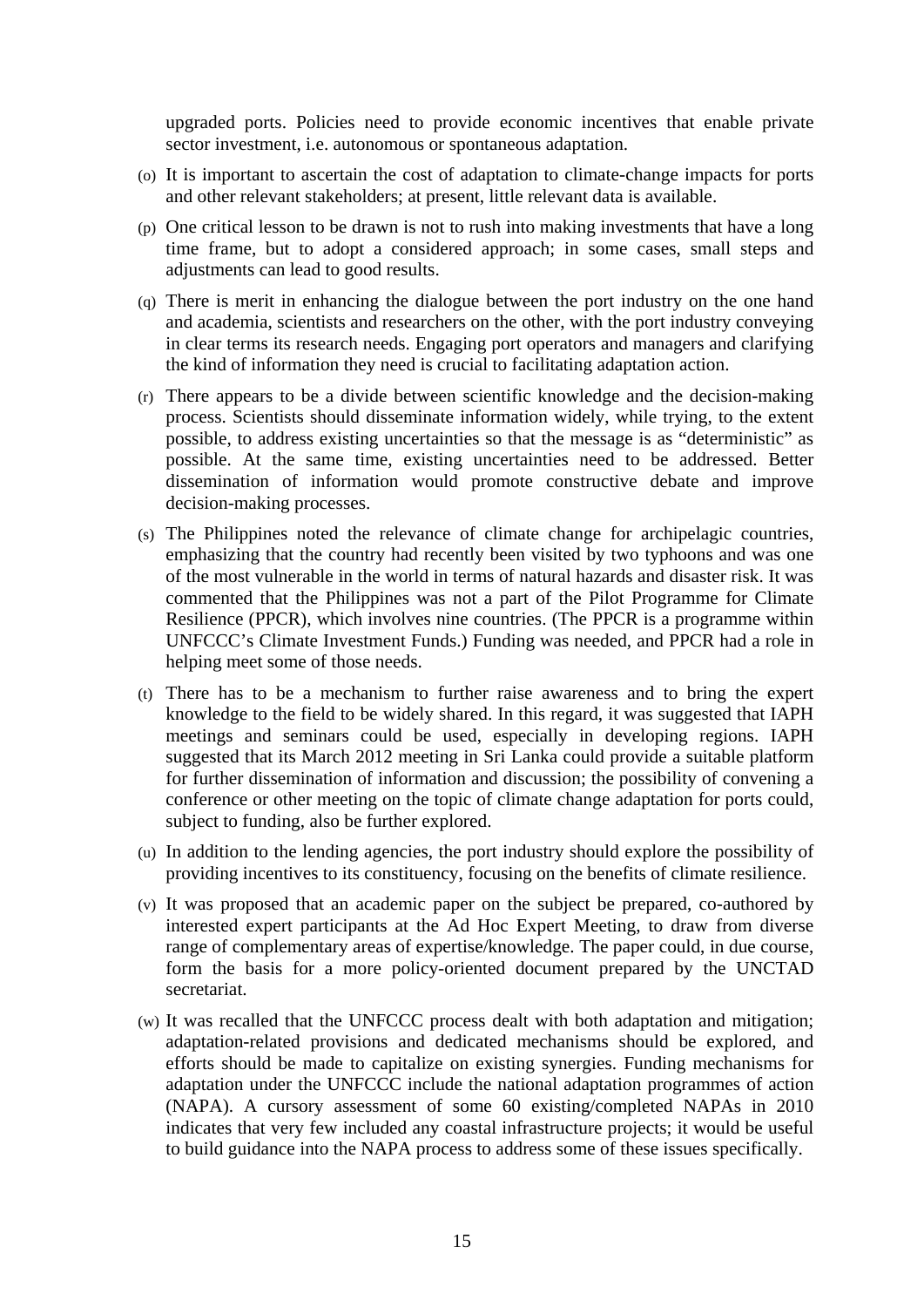- (x) Raising awareness, conducting risk assessments, and developing adaptation plans is necessary and important.
- (y) There is a need to further deepen existing institutional and expert cooperation, including between UNCTAD and the United Nations Economic Commission for Europe (UNECE), especially in relation to the work under the newly established UNECE Group of Experts on Climate Change Impacts and Adaptation for International Transport Networks.
- (z) Cooperation between UNCTAD and WMO is important, including with a view to raising the profile of transport and ports in the context of ongoing WMO work (the WMO framework for climate services, which focuses on stakeholders and industry sectors including transportation).
- (aa) Enhanced dialogue, cooperation and information-sharing between all interested parties should be promoted, including through the establishment of a neutral web-based platform or a virtual group space for participants at the Ad Hoc Expert Meeting to provide continuity to the deliberations, and to share studies, research, data and information.
- (bb)It was noted that prescriptive requirements or messages which may impose an undue burden especially for developing countries should be avoided.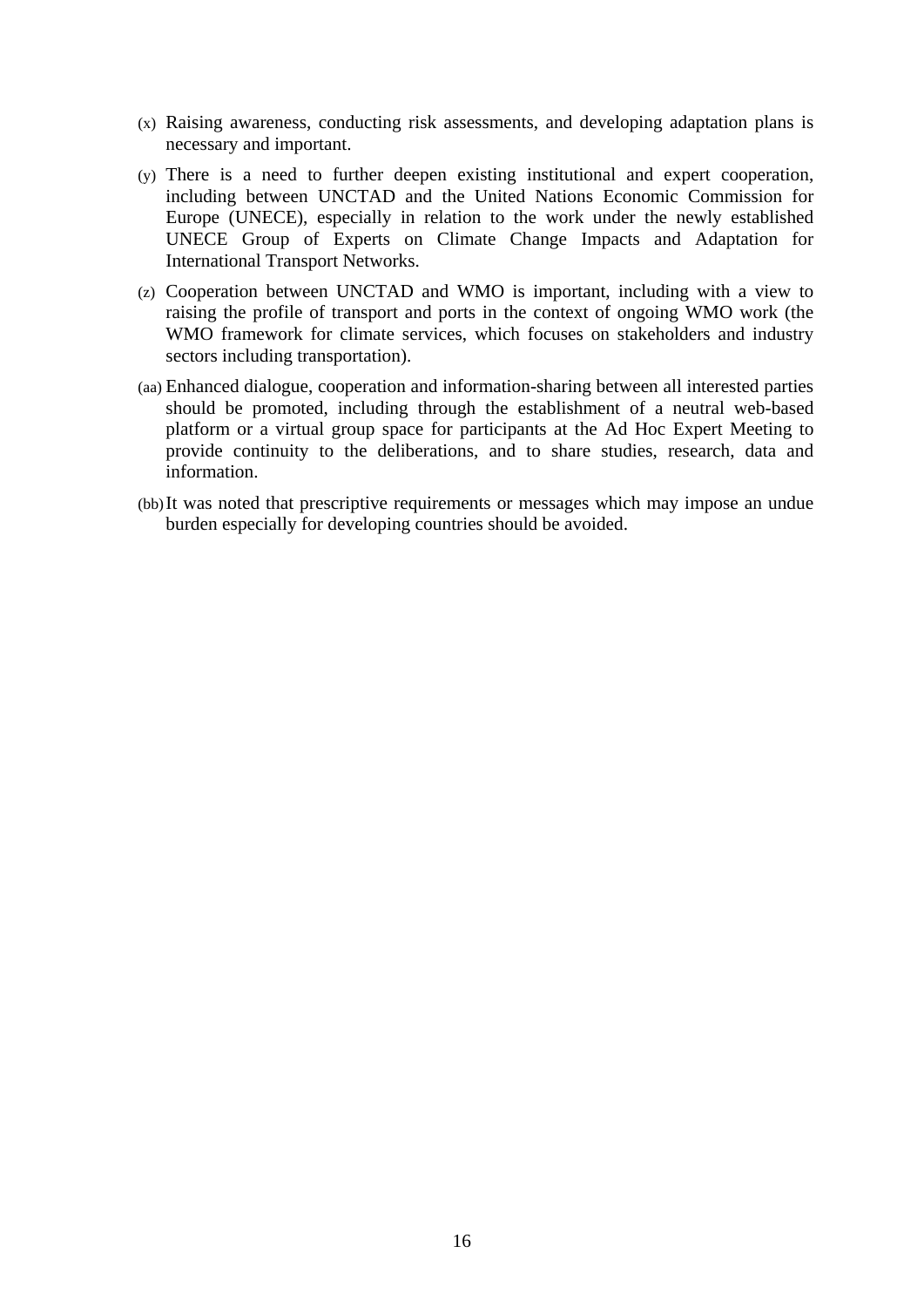# **ANNEX**

# **List of participants**

## **Experts**

#### **Brazil**

Ms. Monica **Nunes**, General Coordinator of Environmental Studies and Projects in Ports, Ministry of Ports

#### **China**

Mr. **Sun** Yaohua, Attaché, Permanent Mission, Geneva

#### **Dominican Republic**

Ms. Magaly A. **Bello de Kemper,** Ministro Consejero, Misión Permanente, Ginebra

#### **Ethiopia**

Mr. Leulseged Tadese **Abebe**, Permanent Mission, Geneva

#### **France**

Mr. André **Leuxe,** Adjoint au chef du bureau des études économiques générales, DGITM, Ministère de l'écologie, du développement durable, des transports et du logement, Paris

#### **Germany**

Mr. Björn **Oriwohl**, Counsellor (Transport), Permanent Mission, Geneva

#### **Ghana**

Mr. Anthony **Kwasi**, Permanent Mission, Geneva

#### **Greece**

M. Andreas **Papastamou**, Premier secrétaire (Affaires économiques et commerciales), Mission permanente, Genève

#### **Iraq**

Mr. Bashar **Al-Nuaimee**, First Secretary, Permanent Mission, Geneva

#### **Japan**

Ms. Misaki **Kodama**, Advisor, Permanent Mission, Geneva

#### **Mauritius**

Ms. Tanya **Prayag-Grijadhur**, Second Secretary, Permanent Mission, Geneva

#### **Mexico**

Mr. Hugo **Rodríguez Nicolat,** Permanent Mission, Geneva

#### **Myanmar**

Ms. Khin Thida **Aye**, First Secretary, Permanent Mission, Geneva

# **Nigeria**

Ms. Jolade Adekois **Orimoloye**, Minister, Permanent Mission, Geneva

#### **Philippines**

Ms. Elizabeth **Te**, First Secretary, Permanent Mission, Geneva

#### **Poland**

Mr. Maciez **Brodowics**, Attaché, Permanent Mission, Geneva **Saudi Arabia** 

Mr. Emad **Adham**, Counsellor, Permanent Mission, Geneva **South Africa** 

Ms. Nosisi **Potelwa**, Counsellor, Permanent Mission, Geneva

#### **Thailand**

Ms. Platima **Atthakor,** First Secretary, Permanent Mission, Geneva **Viet Nam** 

Mr. Tuan **Vu Duy,** Third Secretary, Permanent Mission, Geneva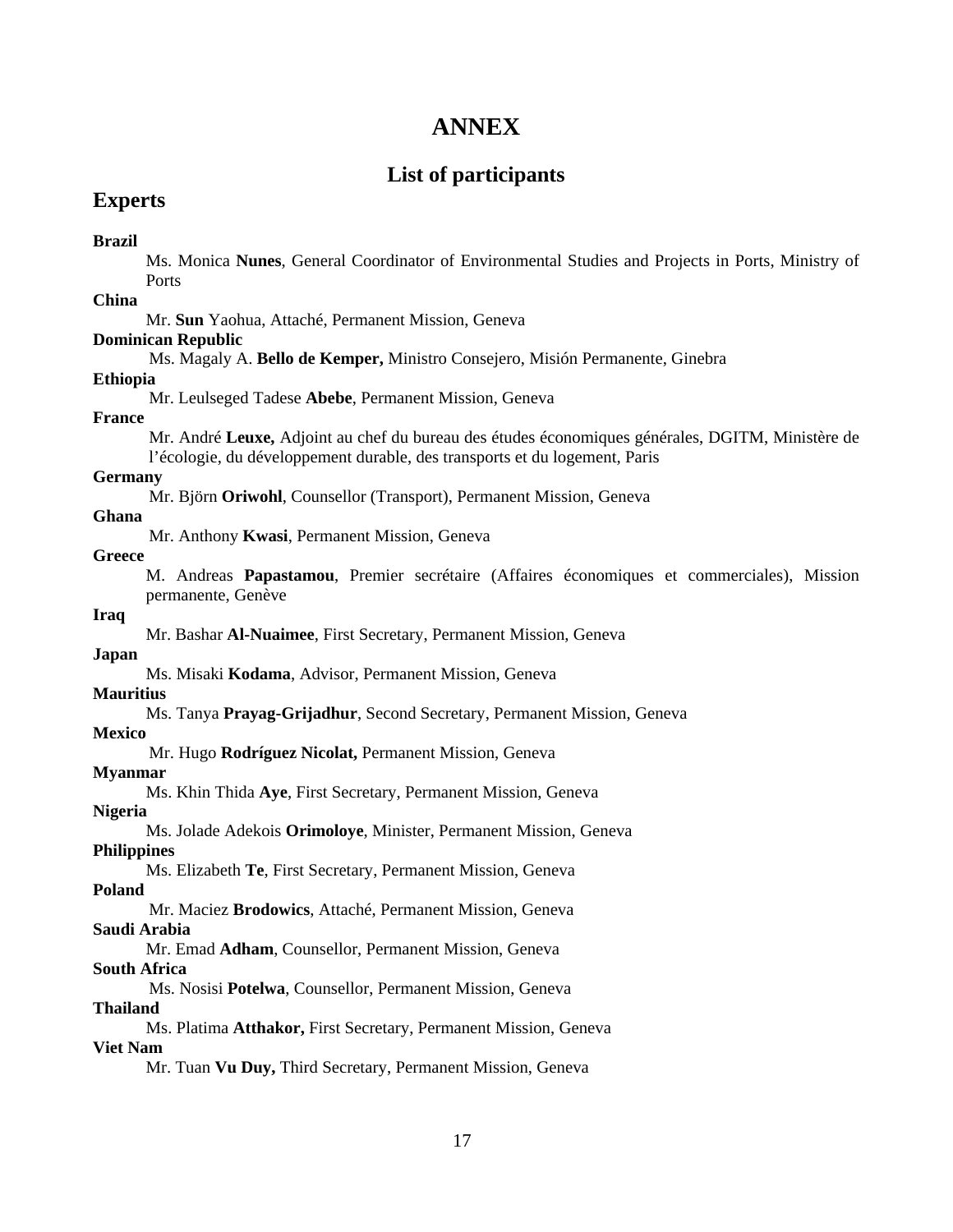#### Ms. Duy Le Minh **Khuat**, Third Secretary, Permanent Mission, Geneva **Venezuela (Bolivarian Republic of)**

Mr. Fabio di **Cera Paternostro,** Second Secretary, Permanent Mission, Geneva Ms. Anny **Rojas Mata**, Second Secretary, Permanent Mission, Geneva

## **United Nations**

#### **United Nations Conference on Trade and Development**

Ms. Anida **Yupari Aguado**, Economic Affairs Officer Ms. Roshni **Dave** 

#### **United Nations Economic Commission for Europe**

Mr. Michalis **Adamantiadis**, Chief, Transport Facilitation and Economics

Mr. Konstantinos **Alexopoulos**, Economic Affairs Officer, Transport Facilitation and Economics

Mr. Adonis **Velegrakis,** Professor, Consultant on Climate Change

Ms. Azhar **Jaimurzina**, Economic Affairs Officer

#### **Specialized agencies**

#### **World Bank**

Mr. Daniel **Kull**, Senior Disaster Risk Management Specialist, Global Facility for Disaster Reduction and Recovery

#### **World Meteorological Organization**

Mr. Edgard **Cabrera**, Chief, Marine Meteorology and Ocean Affairs Division, Geneva

Ms. Boram **Lee**, Senior Officer, Marine Meteorology and Ocean Affairs Division, Geneva

#### **World Trade Organization**

Mr. Devin **McDaniels**, Economic Affairs Officer

#### **Non-governmental organizations**

#### *General category*

**Ingénieurs du monde**  M. François **Ullmann**, Président **International Federation of Business and Professional Women**  Ms. Elizabeth **Clement-Arnold**, NGO representative **World Association for Waterborne Transport Infrastructure (PIANC)**  Mr. René **Kolman**, Representative

#### *Special category*

**Intenational Council of Environmental Law** Ms. Laura **Covino-Kerpelman**, Volunteer consultant **International Multimodal Transport Association**  Ms. Mahindokht **Faghfouri**, President **International Ocean Institute**  Mr. Awni **Behnam**, President